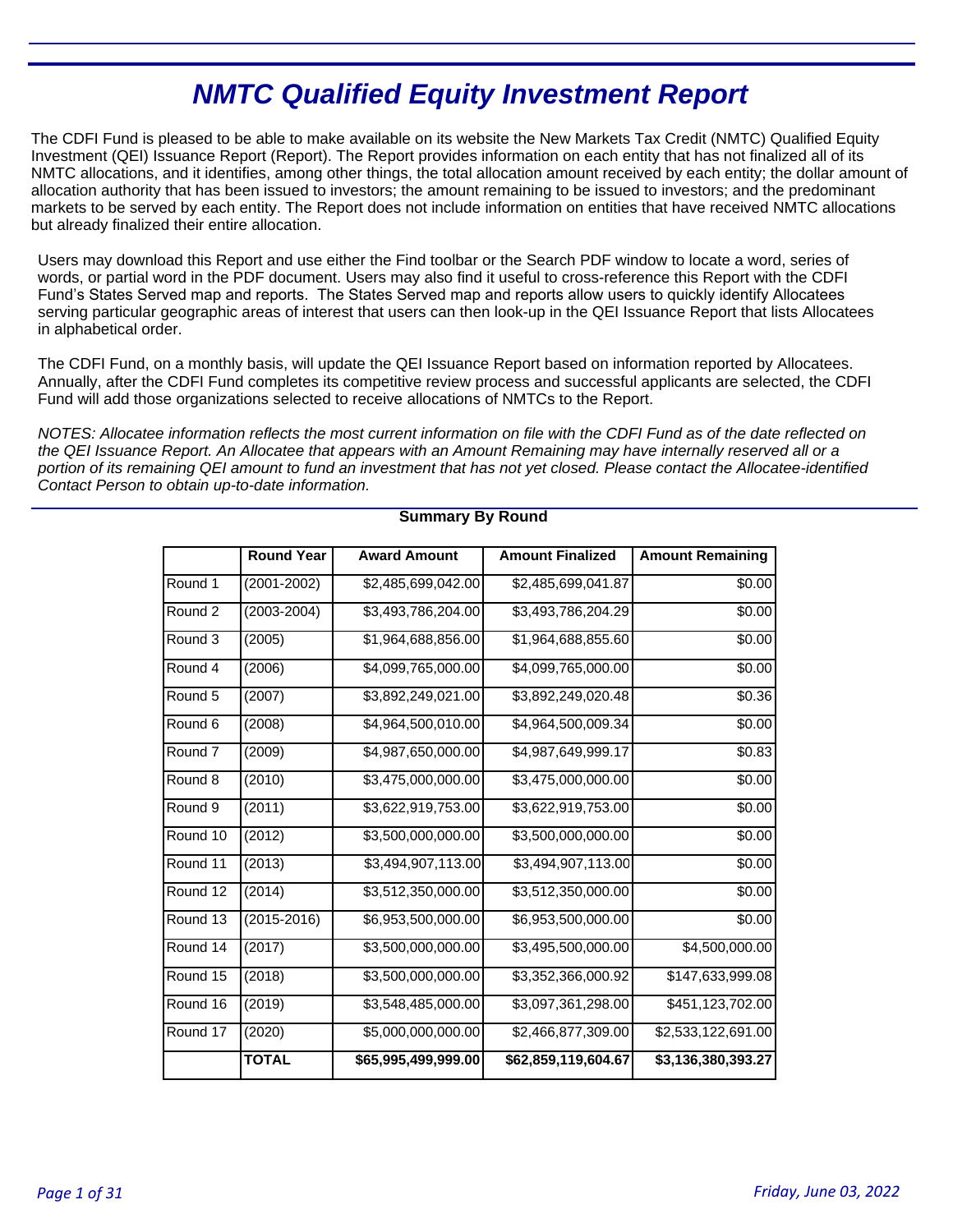\*\*The Total Allocation for Round 5 includes \$9 million of NMTC allocation authority that was reclaimed by the CDFI Fund from two prior Round 1 allocatees and subsequently reallocated in Round 5.

\*\*The Total Allocation for Round 9 includes \$123 million of NMTC allocation authority that was rescinded or surrendered to the CDFI Fund from prior Rounds and subsequently reallocated in Round 9.

\*\*The Total Allocation for Round 11 includes \$1.39 million of NMTC allocation authority that was rescinded or surrendered to the CDFI Fund from prior Rounds and subsequently reallocated in Round 11.

\*\*The Total Allocation for Round 12 includes \$12.35 million of NMTC allocation authority that was rescinded or surrendered to the CDFI Fund from prior Rounds and subsequently reallocated in Round 12.

\*\*Total Allocation for Round 16 includes \$48.485 million of NMTC allocation authority that was rescinded to the CDFI Fund from prior Rounds and subsequently *reallocated in Round 16.* 

#### *Name of Allocatee:* **Accion Opportunity Fund Community Development**

**Year of Award:** 2020 *Service Area:* Multi-state service area *Controlling Entity: Contact Person:* Christopher Huang, (408) 908-8793, christopher@opportunityfund.org **Predominant Financing:** Real Estate Financing - Community Facilities *Predominant Market Served:* AZ, CA, CO, HI, ID, MT, NM, NV, NY, OR, TX, UT, WA, WY *Innovative Activities:* 

**Total Allocation: Non-Metro Commitment: Amount Remaining: Amount Finalized:**

**Total Allocation:**

**Non-Metro Commitment: Amount Remaining: Amount Finalized:**

\$55,000,000.00 \$35,500,000.00 \$19,500,000.00 0%

\$60,000,000.00 \$43,159,999.00 \$16,840,001.00

10%

## *Name of Allocatee:* **Advantage Capital Community Development Fund, LLC**

**Year of Award:** 2019

*Service Area:* National service area *Controlling Entity:* Advantage Capital Partners *Contact Person:* Jonathan Goldstein, (314) 725-0800, jgoldstein@advantagecap.com **Predominant Financing: Operating Business Financing** *Predominant Market Served:* AR,FL,GA,KY,NV,OH,TX *Innovative Activities:* Making QLICIs with an original term less than or equal to 60 months, Providing QLICIs for Non-Real Estate Activities, Small Dollar QLICIs, Targeting Identified States

#### *Name of Allocatee:* **Advantage Capital Community Development Fund, LLC**

| Year of Award: 2020                                                            | <b>Total Allocation:</b>     | \$60,000,000,00 |
|--------------------------------------------------------------------------------|------------------------------|-----------------|
| <b>Service Area:</b> National service area                                     | <b>Amount Finalized:</b>     | \$58,169,609.00 |
| <b>Controlling Entity:</b> Advantage Capital Partners                          | <b>Amount Remaining:</b>     | \$1,830,391.00  |
| Contact Person: Jonathan Goldstein, (314) 725-0800.                            | <b>Non-Metro Commitment:</b> | 24%             |
| jgoldstein@advantagecap.com                                                    |                              |                 |
| <b>Predominant Financing: Operating Business Financing</b>                     |                              |                 |
| <b>Predominant Market Served: CA,CO,GA,IL,NV,OH,VA</b>                         |                              |                 |
| <b>Innovative Activities:</b> Making QLICIs with an original term less than or |                              |                 |
| equal to 60 months, Providing QLICIs for Non-Real Estate Activities, Small     |                              |                 |

*Name of Allocatee:* **Alaska Growth Capital BIDCO, Inc.**

Dollar QLICIs, Targeting Identified States

**Year of Award:** 2020 *Service Area:* National service area *Controlling Entity:* Arctic Slope Regional Corporation *Contact Person:* Ian Walser, (907) 339-6767, iwalser@alaskagrowth.com *Predominant Financing:* Operating Business Financing *Predominant Market Served:* AK **Innovative Activities:** Investing in Indian Country

**Total Allocation: Non-Metro Commitment: Amount Remaining: Amount Finalized:**

\$30,000,000.00 \$10,000,000.00 \$20,000,000.00 72%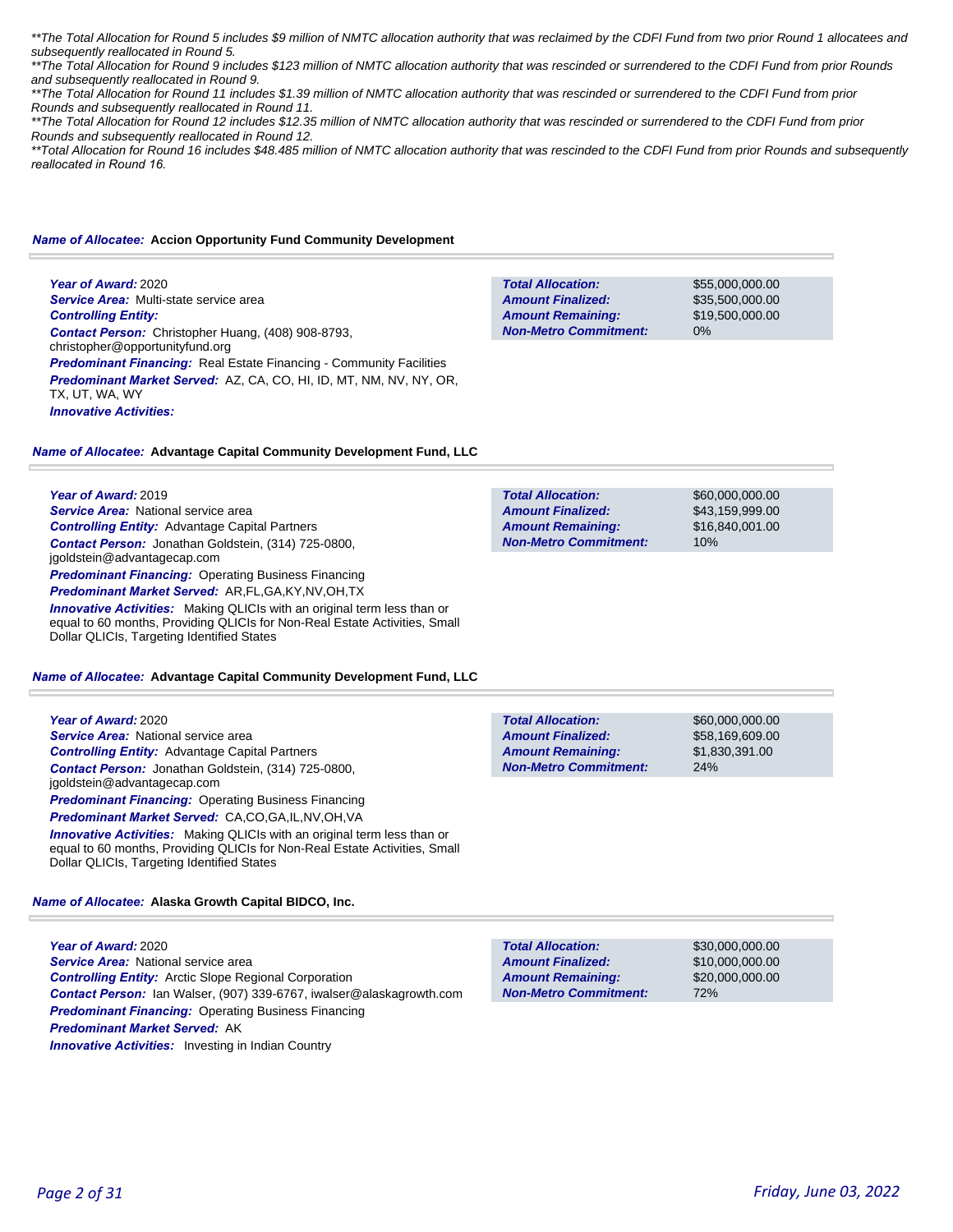# *Name of Allocatee:* **AMCREF Community Capital, LLC**

**Year of Award:** 2019 **Service Area:** National service area *Controlling Entity: Contact Person:* Knox Clark, (504) 495-1084, knox@amcref.com *Predominant Financing:* Operating Business Financing *Predominant Market Served:* AR,FL,GA,MS,SC,TN,TX **Innovative Activities:** Providing QLICIs for Non-Real Estate Activities

# *Name of Allocatee:* **AMCREF Community Capital, LLC**

**Year of Award:** 2020 **Service Area:** National service area *Controlling Entity: Contact Person:* Knox Clark, (504) 495-1084, knox@amcref.com *Predominant Financing:* Operating Business Financing *Predominant Market Served:* AR,GA,LA,MS,OK,TX,VA *Innovative Activities:* Providing QLICIs for Non-Real Estate Activities

# *Name of Allocatee:* **Atlanta Emerging Markets, Inc.**

**Year of Award:** 2020

**Service Area:** Local service area (e.g., neighborhoods, cities, a county or contiguous counties, or metropolitan areas) within a state or territory *Controlling Entity:* Atlanta Development Authority, d/b/a Invest Atlanta *Contact Person:* Stephen McRae, (404) 588-5470, smcrae@investatlanta.com **Predominant Financing:** Real Estate Financing - Community Facilities *Predominant Market Served:* GA **Innovative Activities:** Targeting Identified States

*Name of Allocatee:* **B.S.D. Capital, Inc. dba Lendistry**

| Year of Award: 2020                                                                                                                                          |
|--------------------------------------------------------------------------------------------------------------------------------------------------------------|
| Service Area: National service area                                                                                                                          |
| <b>Controlling Entity:</b> Madison Investment Company, LLC                                                                                                   |
| <b>Contact Person:</b> Everett Sands, (714) 869-6220, everett@lendistry.com                                                                                  |
| <b>Predominant Financing:</b> Operating Business Financing                                                                                                   |
| <b>Predominant Market Served: CA,FL,MD,NJ,NY,PA,PR</b>                                                                                                       |
| <b>Innovative Activities:</b> Making QLICIs with an original term less than or<br>equal to 60 months, Providing QLICIs for Non-Real Estate Activities, Small |

*Name of Allocatee:* **Black Business Investment Fund, Inc.**

Dollar QLICIs, Targeting Identified States

**Year of Award:** 2020 Service Area: Statewide (or territory-wide) service area *Controlling Entity: Contact Person:* Jasmine Gebon, (407) 649-4780, jgebon@bbif.com *Predominant Financing:* Operating Business Financing *Predominant Market Served:* FL, GA **Innovative Activities:** Targeting Identified States

**Total Allocation: Non-Metro Commitment: Amount Remaining: Amount Finalized:**

\$60,000,000.00 \$40,800,000.00 \$19,200,000.00 60%

**Total Allocation: Non-Metro Commitment: Amount Remaining: Amount Finalized:**

\$65,000,000.00 \$46,050,000.00 \$18,950,000.00 60%

\$50,000,000.00 \$24,000,000.00 \$26,000,000.00 0% **Total Allocation: Non-Metro Commitment: Amount Remaining: Amount Finalized:**

0% **Total Allocation: Non-Metro Commitment: Amount Remaining: Amount Finalized:**

\$35,000,000.00 \$10,000,000.00 \$25,000,000.00

\$55,000,000.00 \$30,750,000.00 \$24,250,000.00 0% **Total Allocation: Non-Metro Commitment: Amount Remaining: Amount Finalized:**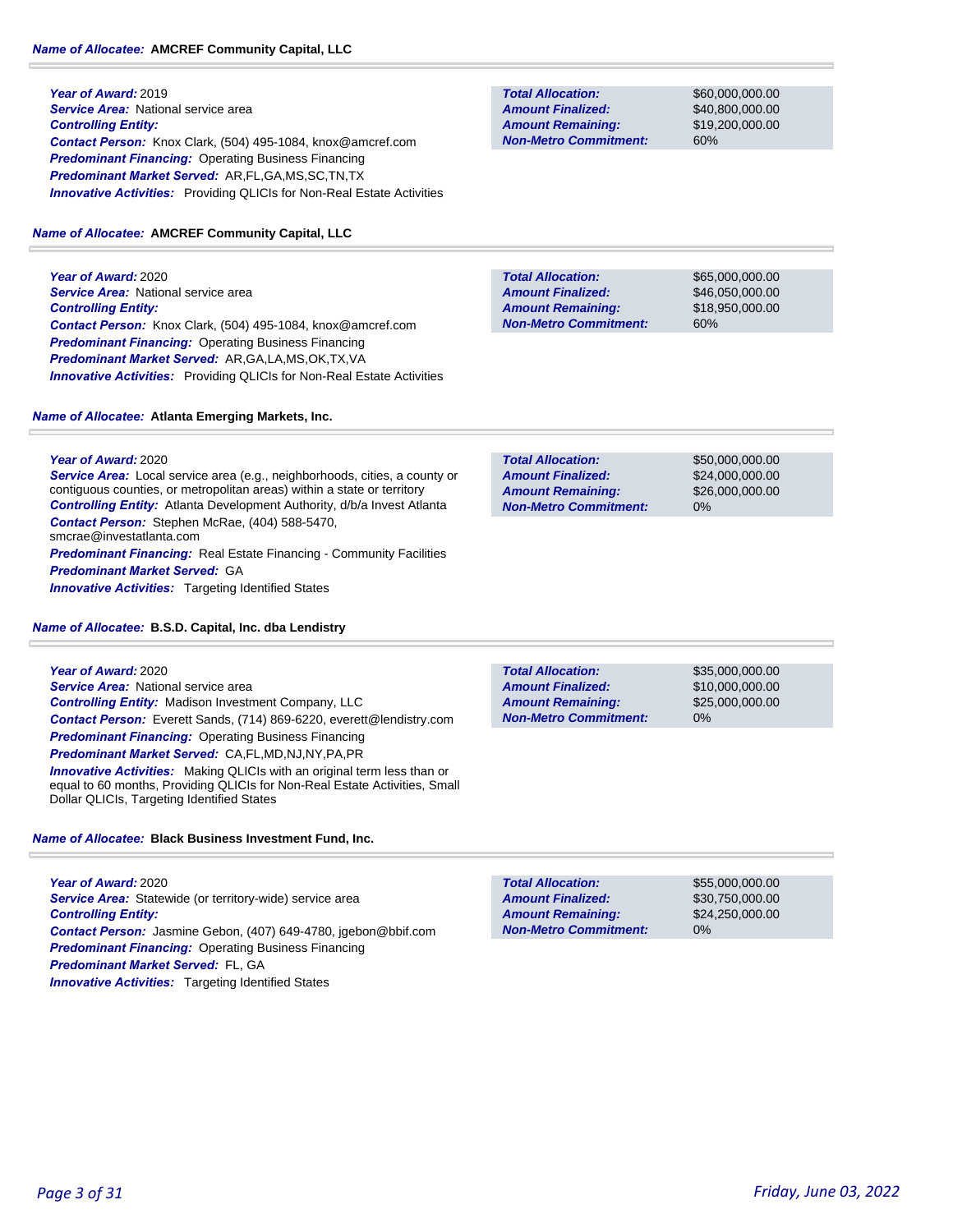# *Name of Allocatee:* **BMO Harris New Markets Fund, LLC**

## **Year of Award:** 2020 *Service Area:* Multi-state service area *Controlling Entity:* BMO Harris Bank NA *Contact Person:* Allison Porter-Bell, (312) 461-3150, allison.porterbell@bmo.com **Predominant Financing:** Real Estate Financing - Community Facilities *Predominant Market Served:* AZ, FL, IL, IN, KS, MN, MO, WI *Innovative Activities:*

*Name of Allocatee:* **Border Communities Capital Company, LLC**

**Year of Award:** 2020 *Service Area:* Multi-state service area *Controlling Entity:* Chelsea Investment Corporation *Contact Person:* Jerry Hannon, (760) 585-7090, jhannon@chelseainvestco.com **Predominant Financing:** Real Estate Financing - Community Facilities *Predominant Market Served:* AZ, CA, NM, TX *Innovative Activities:* 

# *Name of Allocatee:* **BREMER CDE, LLC**

**Year of Award:** 2019 *Service Area:* Multi-state service area *Controlling Entity:* Bremer Financial Corporation *Contact Person:* Vassil Zanev, (651) 312-3554, vezanev@bremer.com **Predominant Financing:** Real Estate Financing - Community Facilities *Predominant Market Served:* MN, ND, WI *Innovative Activities:* Small Dollar QLICIs

## *Name of Allocatee:* **Brownfield Revitalization, LLC**

**Year of Award:** 2018 *Service Area:* National service area *Controlling Entity:* Cherokee Investment Partners, LLC *Contact Person:* Bret Batchelder, (919) 743-2530, bbatchelder@cherokeefund.com **Predominant Financing: Operating Business Financing** *Predominant Market Served:* CO,FL,MO,NY,PA,RI,TX **Innovative Activities:** Targeting Identified States

*Name of Allocatee:* **Building America CDE, Inc.**

**Year of Award:** 2020 *Service Area:* National service area *Controlling Entity:* AFL-CIO Housing Investment Trust *Contact Person:* Harpreet Peleg, (202) 331-8055, hpeleg@aflcio-hit.com **Predominant Financing:** Real Estate Financing - Community Facilities *Predominant Market Served:* CA,IL,MI,MN,NY *Innovative Activities:* 

**Total Allocation: Non-Metro Commitment: Amount Remaining: Amount Finalized:**

\$50,000,000.00 \$38,000,000.00 \$12,000,000.00 0%

\$40,000,000.00 \$8,500,000.00 \$31,500,000.00 0% **Total Allocation: Non-Metro Commitment: Amount Remaining: Amount Finalized:**

**Total Allocation: Non-Metro Commitment: Amount Remaining: Amount Finalized:**

\$35,000,000.00 \$10,500,000.00 \$24,500,000.00 60%

**Total Allocation: Non-Metro Commitment: Amount Remaining: Amount Finalized:**

\$60,000,000.00 \$56,750,000.00 \$3,250,000.00 0%

\$55,000,000.00 \$18,000,000.00 \$37,000,000.00 0% **Total Allocation: Non-Metro Commitment: Amount Remaining: Amount Finalized:**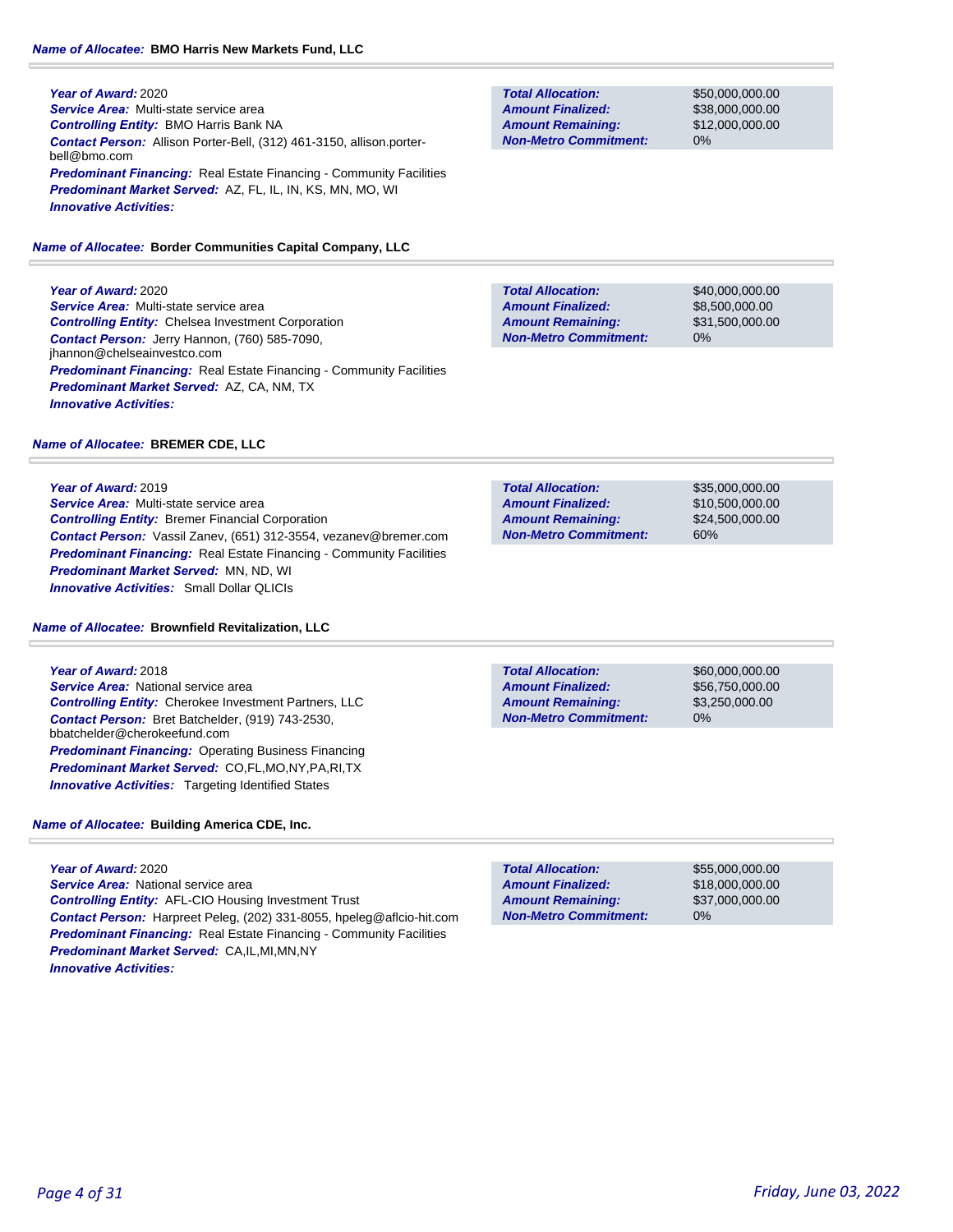# **Year of Award:** 2020

*Service Area:* Multi-state service area *Controlling Entity:* BancorpSouth Bank *Contact Person:* Will Shurtleff, (601) 607-4597, will.shurtleff@bxs.com *Predominant Financing:* Other Real Estate Financing *Predominant Market Served:* AL, AR, FL, GA, LA, MO, MS, TN, TX **Innovative Activities:** Providing QLICIs for Non-Real Estate Activities, Targeting Identified States

# *Name of Allocatee:* **CAHEC New Markets, LLC**

# **Year of Award:** 2020

*Service Area:* Multi-state service area *Controlling Entity:* Community Affordable Housing Equity Corporation *Contact Person:* Brian Oxford, (919) 420-0063, boxford@cahec.com *Predominant Financing:* Operating Business Financing *Predominant Market Served:* DC, FL, GA, KY, MD, NC, SC, TN, VA, WV **Innovative Activities:** Targeting Identified States

**Total Allocation: Non-Metro Commitment: Amount Remaining: Amount Finalized:**

**Total Allocation:**

**Non-Metro Commitment: Amount Remaining: Amount Finalized:**

\$50,000,000.00 \$28,000,000.00 \$22,000,000.00 64%

\$55,000,000.00 \$30,500,000.00 \$24,500,000.00

0%

\$50,000,000.00 \$20,500,000.00 \$29,500,000.00 0% **Total Allocation: Non-Metro Commitment: Amount Remaining: Amount Finalized:**

## *Name of Allocatee:* **CALIFORNIA STATEWIDE COMMUNITIES DEVELOPMENT CORPORATION**

**Year of Award:** 2020 **Service Area:** Statewide (or territory-wide) service area *Controlling Entity:* California Statewide Communities Development Authority *Contact Person:* Jon Penkower, (925) 476-5887, jpenkower@cscda.org *Predominant Financing:* Operating Business Financing *Predominant Market Served:* CA *Innovative Activities:* 

|  | <b>Name of Allocatee: Capital Impact Partners</b> |
|--|---------------------------------------------------|
|--|---------------------------------------------------|

**Year of Award:** 2020 *Service Area:* National service area *Controlling Entity: Contact Person:* Ian Wiesner, 313-230-1116, iwiesner@capitalimpact.org *Predominant Financing:* Operating Business Financing *Predominant Market Served:* CA,DC,MI,NY,TX *Innovative Activities:* Small Dollar QLICIs, Targeting Identified States

| Name of Allocatee: Capital One Community Renewal Fund, LLC |  |
|------------------------------------------------------------|--|

# **Year of Award:** 2018

*Service Area:* National service area *Controlling Entity:* Capital One Financial Corporation *Contact Person:* John Chamberlain, (504) 533-5276, john.chamberlain@capitalone.com **Predominant Financing: Operating Business Financing** *Predominant Market Served:* CA,FL,MD,OH,OR,PR,TX *Innovative Activities:* Targeting Identified States

\$60,000,000.00 \$16,500,000.00 \$43,500,000.00 0% **Total Allocation: Non-Metro Commitment: Amount Remaining: Amount Finalized:**

**Total Allocation: Non-Metro Commitment: Amount Remaining: Amount Finalized:**

\$60,000,000.00 \$45,500,000.00 \$14,500,000.00 0%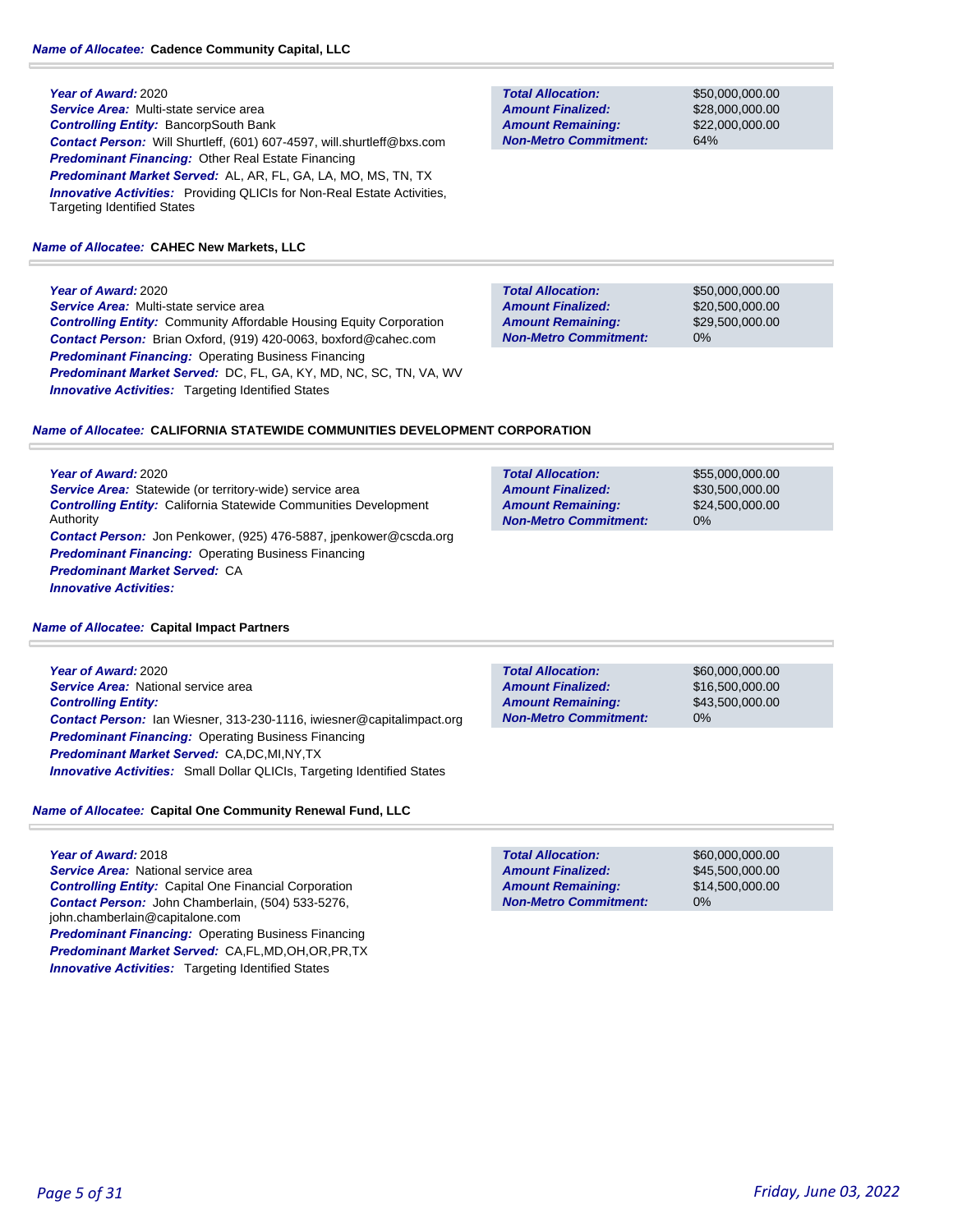## *Name of Allocatee:* **Carver Financial Corporation**

**Year of Award:** 2019 **Service Area:** National service area *Controlling Entity: Contact Person:* Robert James II, (912) 447-4217, rjamesii@carverstatebank.com *Predominant Financing:* Real Estate Financing - Industrial/Manufacturing *Predominant Market Served:* GA **Innovative Activities:** Small Dollar QLICIs, Targeting Identified States

# *Name of Allocatee:* **CBKC CDC, L.L.C.**

**Year of Award:** 2020 *Service Area:* Multi-state service area *Controlling Entity:* Central Bancshares of Kansas City, Inc. *Contact Person:* Steven Giles, (816) 483-1210, sgiles@centralbankkc.com *Predominant Financing:* Real Estate Financing - Industrial/Manufacturing *Predominant Market Served:* IL, KS, MO **Innovative Activities:** Targeting Identified States

# *Name of Allocatee:* **CCG Community Partners, LLC**

# **Year of Award:** 2020

**Service Area:** National service area *Controlling Entity:* CityScape Capital Group, LLC *Contact Person:* William Hoffman, (609) 951-2200, bill@cityscapecapital.com *Predominant Financing:* Other Real Estate Financing *Predominant Market Served:* FL,GA,LA,NV,NJ,TN,TX **Innovative Activities:** Targeting Identified States

## *Name of Allocatee:* **Central States Development Partners, Inc.**

**Year of Award:** 2020 **Service Area:** National service area *Controlling Entity:* Rock Island Economic Growth Corporation *Contact Person:* Brian Hollenback, (309) 794-6711, bhollenback@growthcorp.org *Predominant Financing:* Real Estate Financing - Industrial/Manufacturing *Predominant Market Served:* CO,FL,GA,IL,IA,NV,TX **Innovative Activities:** Small Dollar QLICIs, Targeting Identified States

# *Name of Allocatee:* **Chase New Markets Corporation**

**Year of Award:** 2019 **Service Area: National service area** *Controlling Entity:* JPMorgan Chase Bank, N.A. *Contact Person:* Kevin Goldsmith, (312) 325-5069, kevin.r.goldsmith@chase.com *Predominant Financing:* Operating Business Financing *Predominant Market Served:* CA,FL,GA,IL,MI,NY,TX **Innovative Activities:** Providing QLICIs for Non-Real Estate Activities, Targeting Identified States

**Total Allocation: Non-Metro Commitment: Amount Remaining: Amount Finalized:**

\$50,000,000.00 \$32,000,000.00 \$18,000,000.00 20%

\$30,000,000.00 \$10,500,000.00 \$19,500,000.00 0% **Total Allocation: Non-Metro Commitment: Amount Remaining: Amount Finalized:**

\$45,000,000.00 \$32,000,000.00 \$13,000,000.00 28% **Total Allocation: Non-Metro Commitment: Amount Remaining: Amount Finalized:**

**Total Allocation: Non-Metro Commitment: Amount Remaining: Amount Finalized:**

\$30,000,000.00 \$18,000,000.00 \$12,000,000.00 32%

\$65,000,000.00 \$56,900,000.00 \$8,100,000.00 20% **Total Allocation: Non-Metro Commitment: Amount Remaining: Amount Finalized:**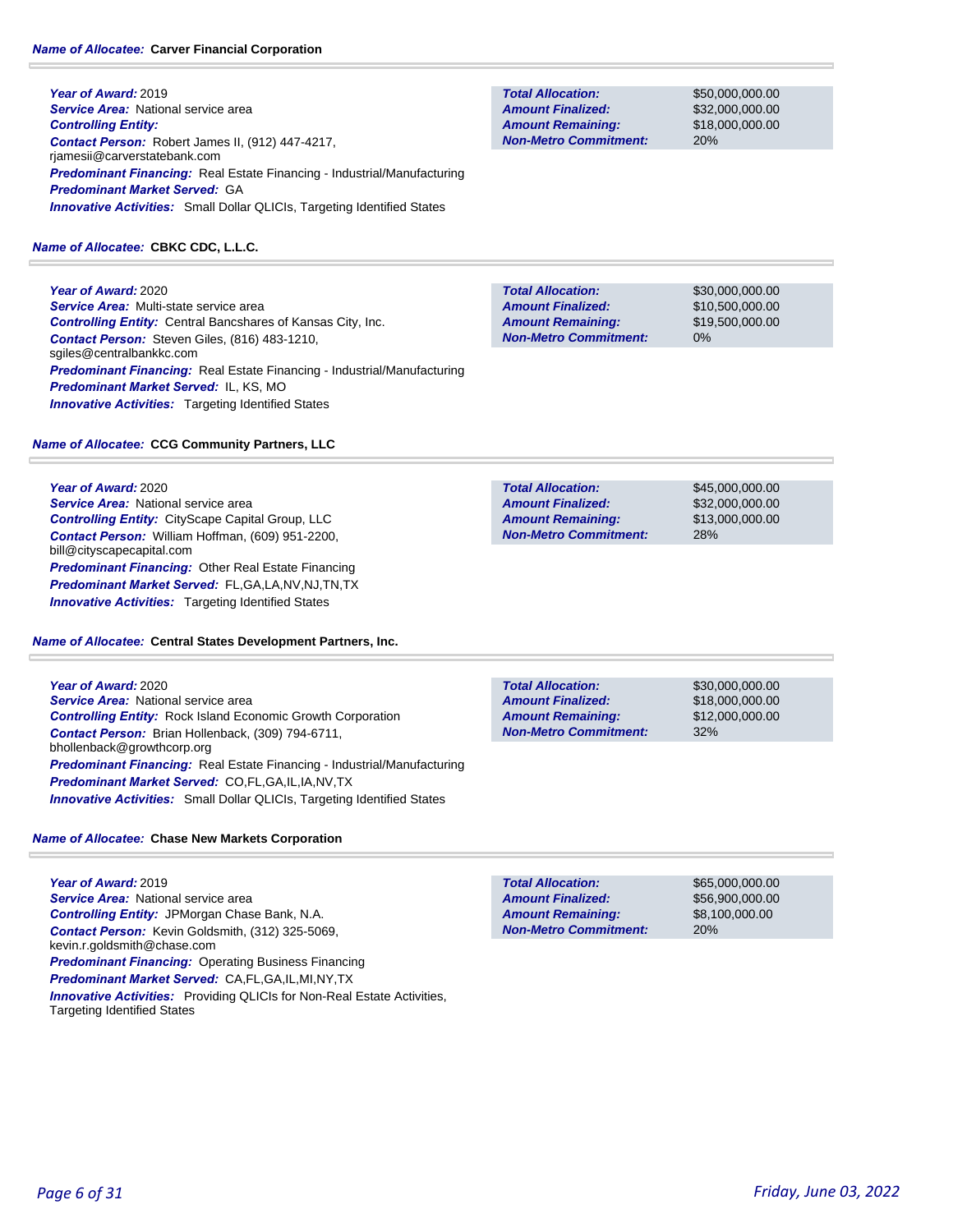## **Year of Award:** 2020 **Service Area:** National service area *Controlling Entity:* JPMorgan Chase Bank, N.A. *Contact Person:* Kevin Goldsmith, (312) 325-5069, kevin.r.goldsmith@chase.com *Predominant Financing:* Operating Business Financing *Predominant Market Served:* CA,GA,IL,MI,NY,OH,TX *Innovative Activities:* Providing QLICIs for Non-Real Estate Activities, Targeting Identified States

# *Name of Allocatee:* **Chicago Development Fund**

# **Year of Award:** 2019

*Service Area:* Local service area (e.g., neighborhoods, cities, a county or contiguous counties, or metropolitan areas) within a state or territory *Controlling Entity:* City of Chicago

*Contact Person:* Anthony Smith, (312) 424-4254, tsmith@sbfriedman.com *Predominant Financing:* Real Estate Financing - Community Facilities *Predominant Market Served:* IL

*Innovative Activities:* Providing QLICIs for Non-Real Estate Activities

# *Name of Allocatee:* **Chicago Development Fund**

## **Year of Award:** 2020

*Service Area:* Local service area (e.g., neighborhoods, cities, a county or contiguous counties, or metropolitan areas) within a state or territory *Controlling Entity:* City of Chicago

*Contact Person:* Anthony Smith, (312) 424-4254, tsmith@sbfriedman.com **Predominant Financing:** Real Estate Financing - Community Facilities *Predominant Market Served:* IL

*Innovative Activities:* Providing QLICIs for Non-Real Estate Activities

## *Name of Allocatee:* **Cincinnati Development Fund, Inc.**

**Year of Award:** 2019 *Service Area:* Multi-state service area *Controlling Entity: Contact Person:* Angela Ginty, (513) 977-7282, aginty@cincinnatidevelopmentfund.org *Predominant Financing:* Real Estate Financing - Mixed-use (housing, commercial, or retail) *Predominant Market Served:* IN, KY, OH *Innovative Activities:* 

## *Name of Allocatee:* **Cinnaire New Markets LLC**

**Year of Award:** 2020 *Service Area:* Multi-state service area *Controlling Entity:* Cinnaire Corporation *Contact Person:* Peter Giles, (517) 364-8944, pgiles@cinnaire.com *Predominant Financing:* Operating Business Financing *Predominant Market Served:* DE, IL, IN, MD, MI, NJ, PA, WI *Innovative Activities:* 

**Total Allocation: Non-Metro Commitment: Amount Remaining: Amount Finalized:**

\$65,000,000.00 \$31,000,000.00 \$34,000,000.00 20%

0% **Total Allocation: Non-Metro Commitment: Amount Remaining: Amount Finalized:**

\$55,000,000.00 \$33,000,000.00 \$22,000,000.00

\$55,000,000.00 \$14,000,000.00 \$41,000,000.00 0% **Total Allocation: Non-Metro Commitment: Amount Remaining: Amount Finalized:**

**Total Allocation: Non-Metro Commitment: Amount Remaining: Amount Finalized:**

\$40,000,000.00 \$35,000,000.00 \$5,000,000.00 0%

\$60,000,000.00 \$42,500,000.00 \$17,500,000.00 20% **Total Allocation: Non-Metro Commitment: Amount Remaining: Amount Finalized:**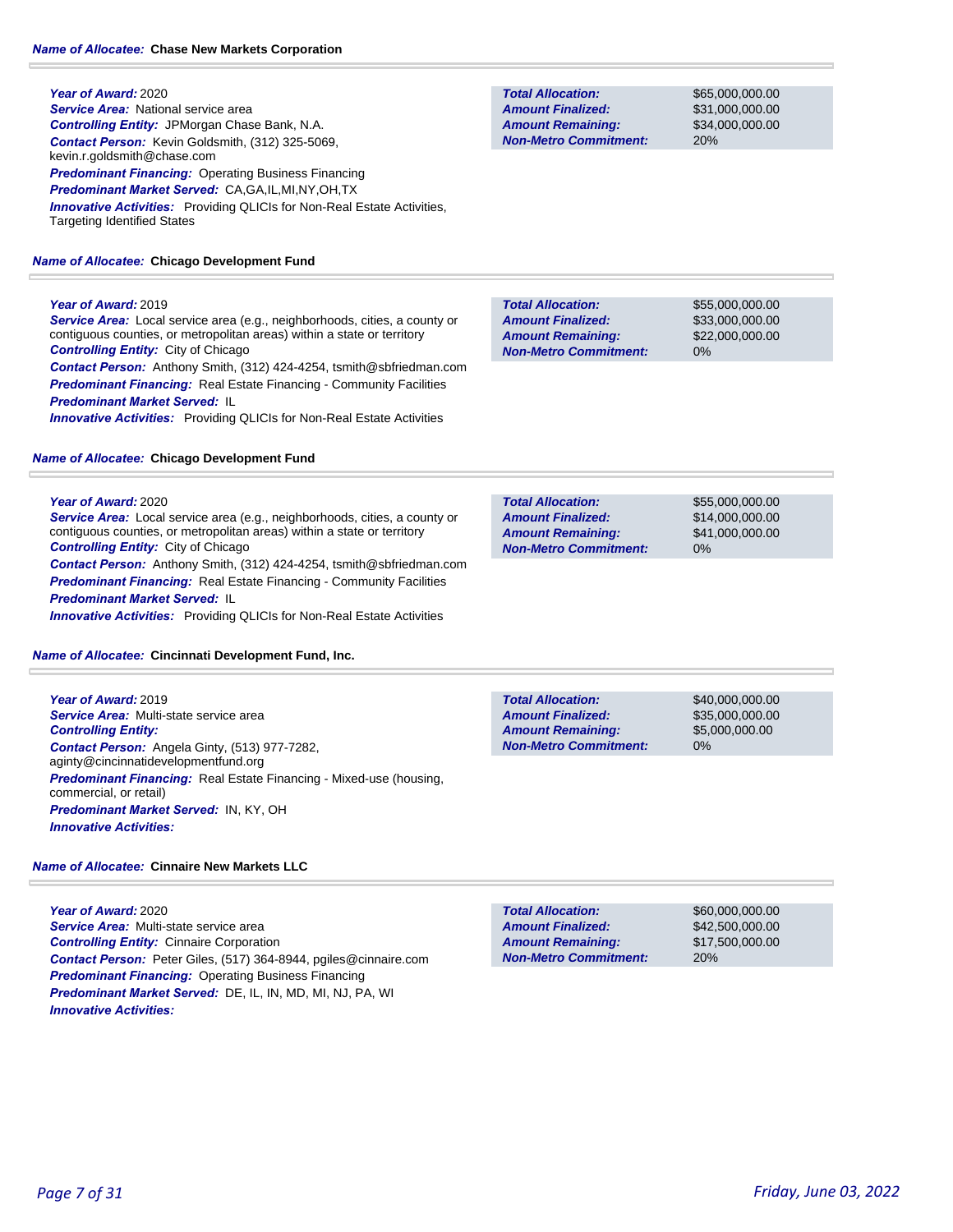# *Name of Allocatee:* **Cleveland New Markets Investment Fund II, LLC**

#### **Year of Award:** 2020

*Service Area:* Local service area (e.g., neighborhoods, cities, a county or contiguous counties, or metropolitan areas) within a state or territory *Controlling Entity:* Cleveland Development Advisors, Inc. *Contact Person:* Cindy Binnig, (216) 592-2407, cbinnig@gcpartnership.com *Predominant Financing:* Other Real Estate Financing *Predominant Market Served:* OH *Innovative Activities:* Providing QLICIs for Non-Real Estate Activities

# *Name of Allocatee:* **Colorado Enterprise Fund, Inc.**

**Year of Award:** 2019 **Service Area:** Statewide (or territory-wide) service area *Controlling Entity: Contact Person:* Cecilia Prinster, (720) 473-4054, ceyl@coloradoenterprisefund.org *Predominant Financing:* Real Estate Financing - Industrial/Manufacturing *Predominant Market Served:* CO *Innovative Activities:* 

#### *Name of Allocatee:* **Colorado Enterprise Fund, Inc.**

**Year of Award:** 2020 **Service Area:** Statewide (or territory-wide) service area *Controlling Entity: Contact Person:* Cecilia Prinster, (720) 473-4054, ceyl@coloradoenterprisefund.org **Predominant Financing: Operating Business Financing** *Predominant Market Served:* CO *Innovative Activities:* 

#### *Name of Allocatee:* **Colorado Growth and Revitalization Fund LLC**

**Year of Award:** 2019 **Service Area:** Statewide (or territory-wide) service area *Controlling Entity:* Colorado Housing and Finance Authority *Contact Person:* John Plakorus, (303) 297-7494, jplakorus@chfainfo.com *Predominant Financing:* Real Estate Financing - Mixed-use (housing, commercial, or retail) *Predominant Market Served:* CO *Innovative Activities:* 

## *Name of Allocatee:* **Colorado Growth and Revitalization Fund LLC**

**Year of Award:** 2020 **Service Area:** Statewide (or territory-wide) service area *Controlling Entity:* Colorado Housing and Finance Authority *Contact Person:* John Plakorus, (303) 297-7494, jplakorus@chfainfo.com *Predominant Financing:* Real Estate Financing - Community Facilities *Predominant Market Served:* CO *Innovative Activities:* 

**Total Allocation: Non-Metro Commitment: Amount Remaining: Amount Finalized:**

\$50,000,000.00 \$19,500,000.00 \$30,500,000.00 0%

**Total Allocation: Non-Metro Commitment: Amount Remaining: Amount Finalized:**

\$20,000,000.00 \$15,000,000.00 \$5,000,000.00 20%

\$25,000,000.00 \$12,000,000.00 \$13,000,000.00 20% **Total Allocation: Non-Metro Commitment: Amount Remaining: Amount Finalized:**

20% **Total Allocation: Non-Metro Commitment: Amount Remaining: Amount Finalized:**

\$50,000,000.00 \$27,800,000.00 \$22,200,000.00

**Total Allocation: Non-Metro Commitment: Amount Remaining: Amount Finalized:**

\$35,000,000.00 \$7,500,000.00 \$27,500,000.00 20%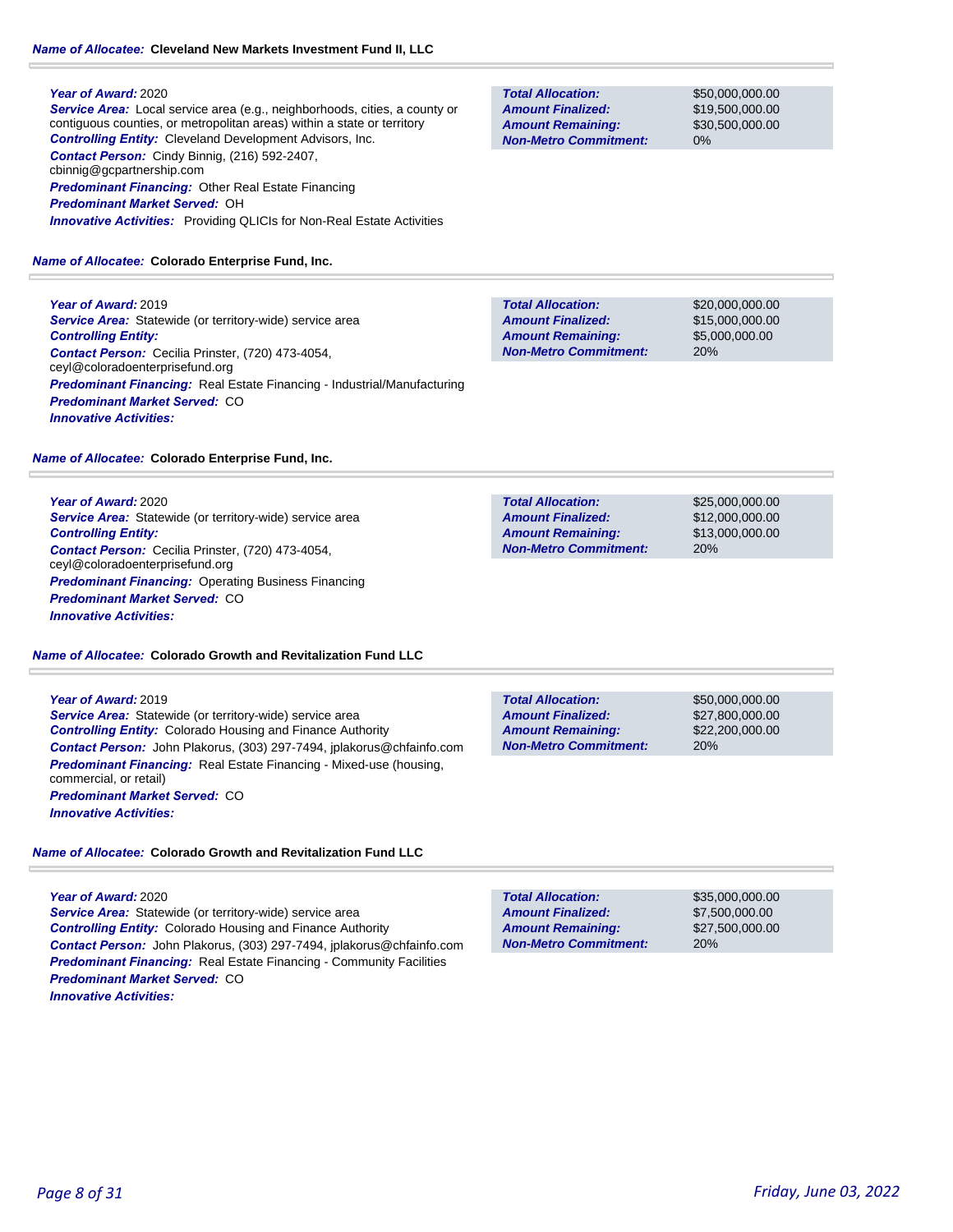**Year of Award:** 2019 **Service Area:** National service area *Controlling Entity: Contact Person:* Alexandria Harris, (212) 594-6747 x 4518, aharris@cdvca.org *Predominant Financing:* Operating Business Financing *Predominant Market Served:* FL,IL,KY,ME,PR *Innovative Activities:* Making QLICIs with an original term less than or equal to 60 months, Providing QLICIs for Non-Real Estate Activities, Small Dollar QLICIs, Targeting Identified States

## *Name of Allocatee:* **Community Development Venture Capital Alliance, The**

**Year of Award:** 2020 *Service Area:* National service area *Controlling Entity: Contact Person:* Alexandria Harris, (212) 594-6747 x 4518, aharris@cdvca.org *Predominant Financing: Operating Business Financing Predominant Market Served:* FL,GA,IL,KY,NV,OH,PR **Innovative Activities:** Making QLICIs with an original term less than or equal to 60 months, Providing QLICIs for Non-Real Estate Activities, Small Dollar QLICIs, Targeting Identified States

#### *Name of Allocatee:* **Community Hospitality Healthcare Services, LLC**

**Year of Award:** 2020 *Service Area:* National service area *Controlling Entity: Contact Person:* Abel Cardenas, (941) 214-5436, acardenas@communityhealthcde.com **Predominant Financing:** Real Estate Financing - Community Facilities *Predominant Market Served:* AL,AZ,FL,GA,MT,OH,TX **Innovative Activities:** Targeting Identified States

#### *Name of Allocatee:* **Community Loan Fund of New Jersey, Inc.**

**Year of Award:** 2018 *Service Area:* Statewide (or territory-wide) service area *Controlling Entity:* Community Loan Fund of New Jersey, Inc. *Contact Person:* Ron Wong, (732) 640-2061 x317, rwong@njclf.com *Predominant Financing: Operating Business Financing Predominant Market Served:* NJ *Innovative Activities:* 

*Name of Allocatee:* **Community Loan Fund of New Jersey, Inc.**

**Year of Award:** 2020

**Service Area:** Statewide (or territory-wide) service area *Controlling Entity:* Community Loan Fund of New Jersey, Inc. *Contact Person:* Ron Wong, (732) 640-2061 x317, rwong@njclf.com *Predominant Financing: Operating Business Financing Predominant Market Served:* NJ *Innovative Activities:* 

| <b>Total Allocation:</b>     |  |
|------------------------------|--|
| <b>Amount Finalized:</b>     |  |
| <b>Amount Remaining:</b>     |  |
| <b>Non-Metro Commitment:</b> |  |

\$50,000,000.00 \$42,889,705.00 \$7,110,295.00 15%

\$45,000,000.00 \$31,343,138.00 \$13,656,862.00 24% **Total Allocation: Non-Metro Commitment: Amount Remaining: Amount Finalized:**

**Total Allocation: Non-Metro Commitment: Amount Remaining: Amount Finalized:**

\$65,000,000.00 \$42,500,000.00 \$22,500,000.00 40%

0% **Total Allocation: Non-Metro Commitment: Amount Remaining: Amount Finalized:**

\$35,000,000.00 \$24,500,000.00 \$10,500,000.00

**Total Allocation: Non-Metro Commitment: Amount Remaining: Amount Finalized:**

\$50,000,000.00 \$10,000,000.00 \$40,000,000.00 0%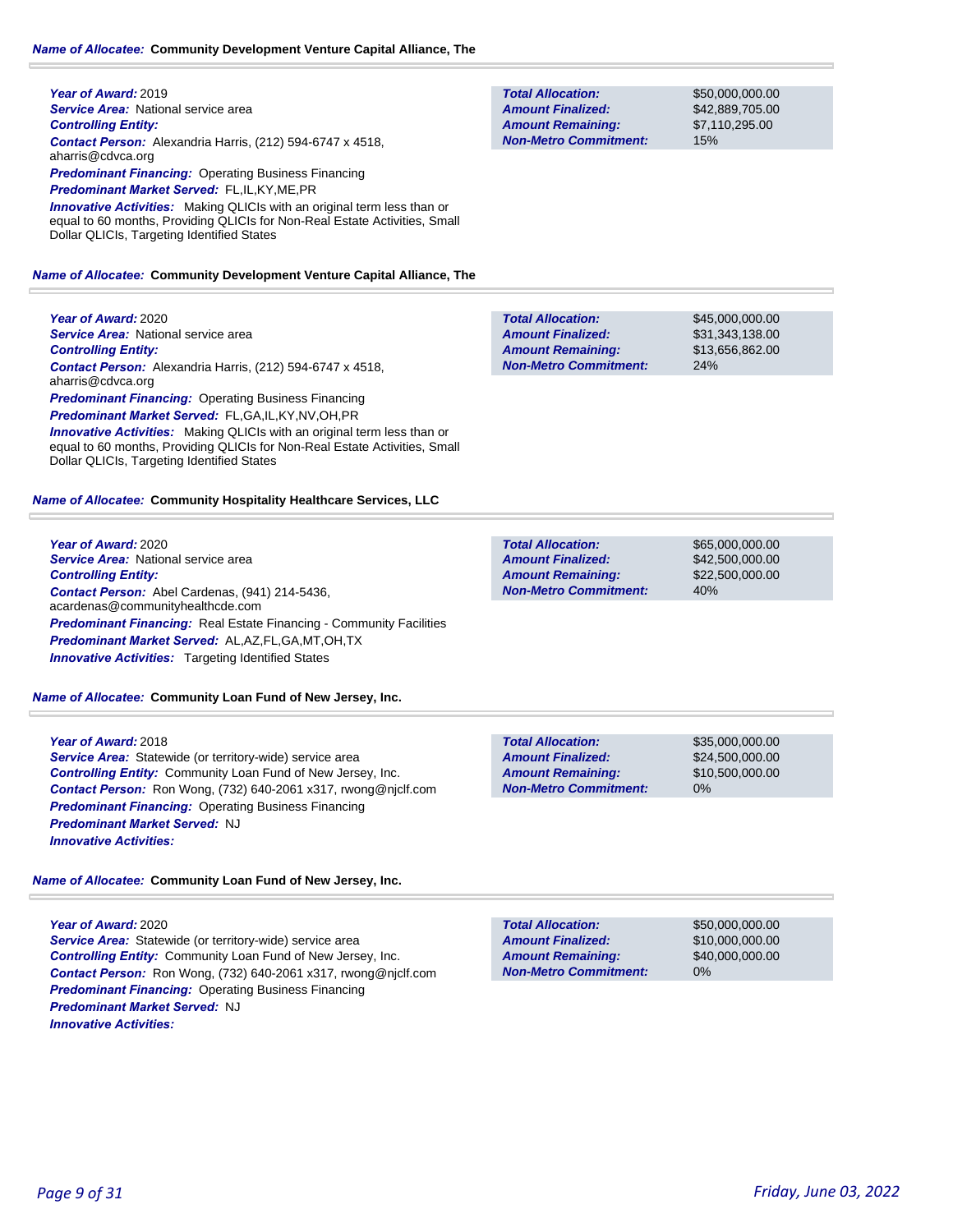## *Name of Allocatee:* **Corporation for Supportive Housing**

**Year of Award:** 2018 **Service Area:** National service area *Controlling Entity: Contact Person:* Nancy McGraw, (212) 986-2966, nancy.mcgraw@csh.org *Predominant Financing:* Operating Business Financing *Predominant Market Served:* CA,CO,GA,MD,OH,OR,WA *Innovative Activities:* 

## *Name of Allocatee:* **Corporation for Supportive Housing**

**Year of Award:** 2019 **Service Area:** National service area *Controlling Entity: Contact Person:* Nancy McGraw, (212) 986-2966, nancy.mcgraw@csh.org *Predominant Financing:* Operating Business Financing *Predominant Market Served:* AZ,CA,GA,MA,TN,TX *Innovative Activities:* 

## *Name of Allocatee:* **Corporation for Supportive Housing**

**Year of Award:** 2020 **Service Area: National service area** *Controlling Entity: Contact Person:* Nancy McGraw, (212) 986-2966, nancy.mcgraw@csh.org *Predominant Financing:* Operating Business Financing *Predominant Market Served:* CA,GA,MN,MO,OH,WA *Innovative Activities:* 

# *Name of Allocatee:* **DAYTON REGION NEW MARKET FUND LLC**

## **Year of Award:** 2020

*Service Area:* Local service area (e.g., neighborhoods, cities, a county or contiguous counties, or metropolitan areas) within a state or territory *Controlling Entity:* CityWide Development *Contact Person:* Daniel Kane, 937-853-2547, dkane@citywidedev.com **Predominant Financing:** Real Estate Financing - Community Facilities *Predominant Market Served:* OH *Innovative Activities:* 

## *Name of Allocatee:* **DBL Equity Partners**

**Year of Award:** 2020 Service Area: Statewide (or territory-wide) service area *Controlling Entity:* Dakota Business Lending *Contact Person:* Kaitlyn Wiebusch, (701) 353-7048, kwiebusch@dakotabusinesslending.com *Predominant Financing:* Real Estate Financing - Industrial/Manufacturing *Predominant Market Served:* ND *Innovative Activities:* 

**Total Allocation: Non-Metro Commitment: Amount Remaining: Amount Finalized:**

\$55,000,000.00 \$44,250,000.00 \$10,750,000.00 0%

\$50,000,000.00 \$31,750,000.00 \$18,250,000.00 0% **Total Allocation: Non-Metro Commitment: Amount Remaining: Amount Finalized:**

**Total Allocation: Non-Metro Commitment: Amount Remaining: Amount Finalized:**

\$35,000,000.00 \$9,000,000.00 \$26,000,000.00 0%

**Total Allocation: Non-Metro Commitment: Amount Remaining: Amount Finalized:**

\$50,000,000.00 \$17,000,000.00 \$33,000,000.00 0%

\$30,000,000.00 \$15,800,000.00 \$14,200,000.00 0% **Total Allocation: Non-Metro Commitment: Amount Remaining: Amount Finalized:**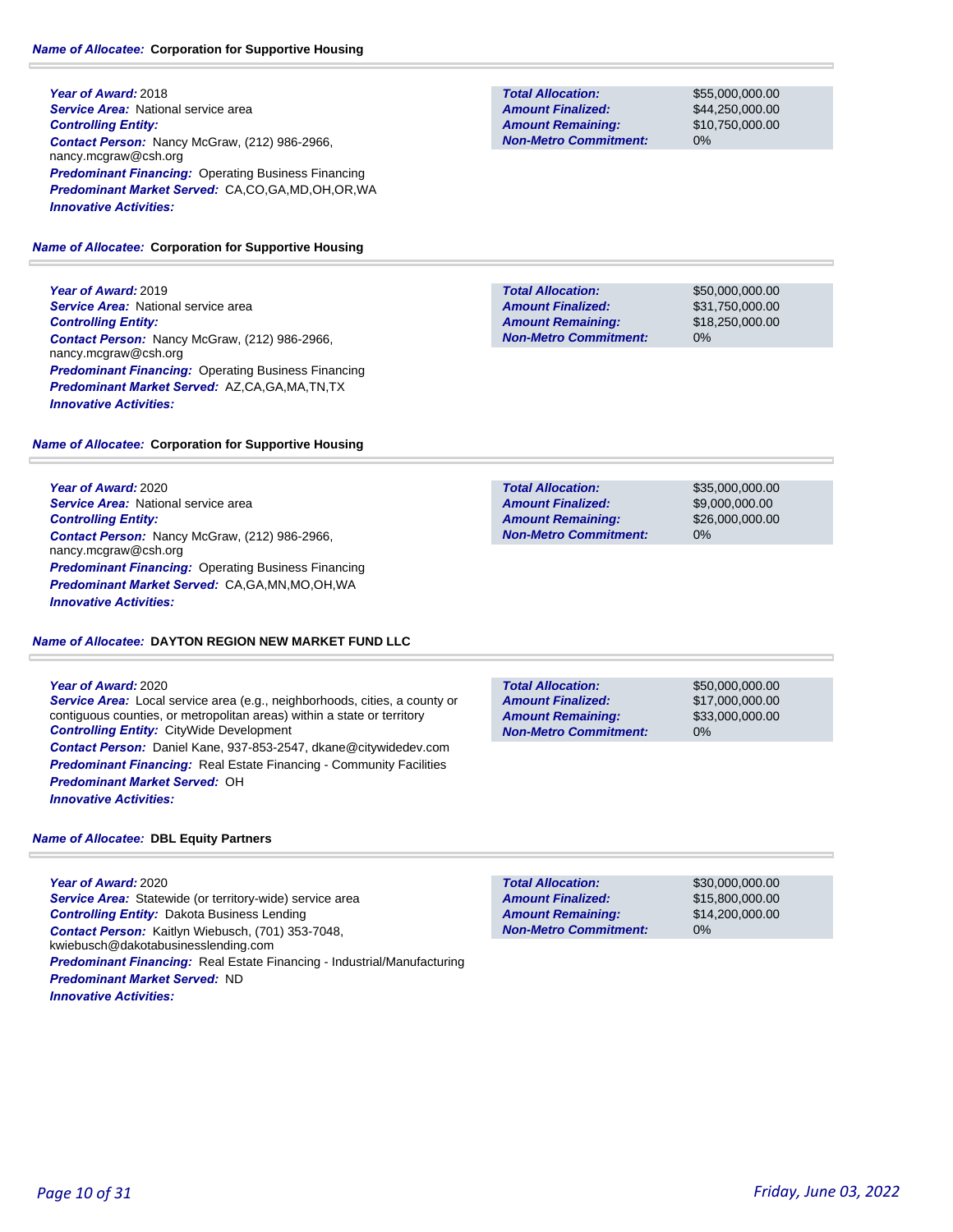## *Name of Allocatee:* **Development Fund of the Western Reserve, Inc.**

## **Year of Award:** 2020

*Service Area:* Local service area (e.g., neighborhoods, cities, a county or contiguous counties, or metropolitan areas) within a state or territory *Controlling Entity:* Development Finance Authority of Summit County *Contact Person:* Rachel Bridenstine, (330) 762-4776, rachel.bridenstine@developmentfinanceauthority.org **Predominant Financing:** Real Estate Financing - Community Facilities *Predominant Market Served:* OH *Innovative Activities:* Providing QLICIs for Non-Real Estate Activities

## *Name of Allocatee:* **DV Community Investment, LLC**

**Year of Award:** 2019 *Service Area:* National service area *Controlling Entity:* Dudley Ventures, L.L.C *Contact Person:* James D. Howard, Jr., (602) 759-5300, jhoward@dudleyventures.com *Predominant Financing:* Operating Business Financing *Predominant Market Served:* AZ,GA,MI,NY,OH,PA,TN,VA **Innovative Activities:** Targeting Identified States

## *Name of Allocatee:* **DV Community Investment, LLC**

## **Year of Award:** 2020

**Service Area:** National service area *Controlling Entity:* Valley National Bank *Contact Person:* James D. Howard, Jr., (602) 759-5300, jhoward@dudleyventures.com *Predominant Financing:* Operating Business Financing *Predominant Market Served:* AZ,GA,IN,NC,PA,SC,TN *Innovative Activities:* Targeting Identified States

## *Name of Allocatee:* **Ecotrust CDE LLC**

**Year of Award:** 2020 **Service Area:** National service area *Controlling Entity:* Ecotrust *Contact Person:* Maralea Lutino, (503) 467-0814, mlutino@ecotrust.org.disabled *Predominant Financing:* Operating Business Financing *Predominant Market Served:* CA,OR,WA *Innovative Activities:* Investing in Indian Country, Providing QLICIs for Non-Real Estate Activities

## *Name of Allocatee:* **Enterprise Financial CDE, LLC**

**Year of Award:** 2020 **Service Area:** National service area *Controlling Entity:* Enterprise Financial Services Corp *Contact Person:* Troy McClelland, (314) 512-7254, tmcclelland@enterprisebank.com *Predominant Financing: Operating Business Financing Predominant Market Served:* AZ,IL,KS,MO,NM *Innovative Activities:* Providing QLICIs for Non-Real Estate Activities, Small Dollar QLICIs, Targeting Identified States

**Total Allocation: Non-Metro Commitment: Amount Remaining: Amount Finalized:**

\$50,000,000.00 \$15,000,000.00 \$35,000,000.00 20%

**Total Allocation: Non-Metro Commitment: Amount Remaining: Amount Finalized:**

\$55,000,000.00 \$46,000,000.00 \$9,000,000.00 30%

\$65,000,000.00 \$31,000,000.00 \$34,000,000.00 35% **Total Allocation: Non-Metro Commitment: Amount Remaining: Amount Finalized:**

**Total Allocation: Non-Metro Commitment: Amount Remaining: Amount Finalized:**

\$50,000,000.00 \$18,500,000.00 \$31,500,000.00 54%

\$60,000,000.00 \$22,000,000.00 \$38,000,000.00 16% **Total Allocation: Non-Metro Commitment: Amount Remaining: Amount Finalized:**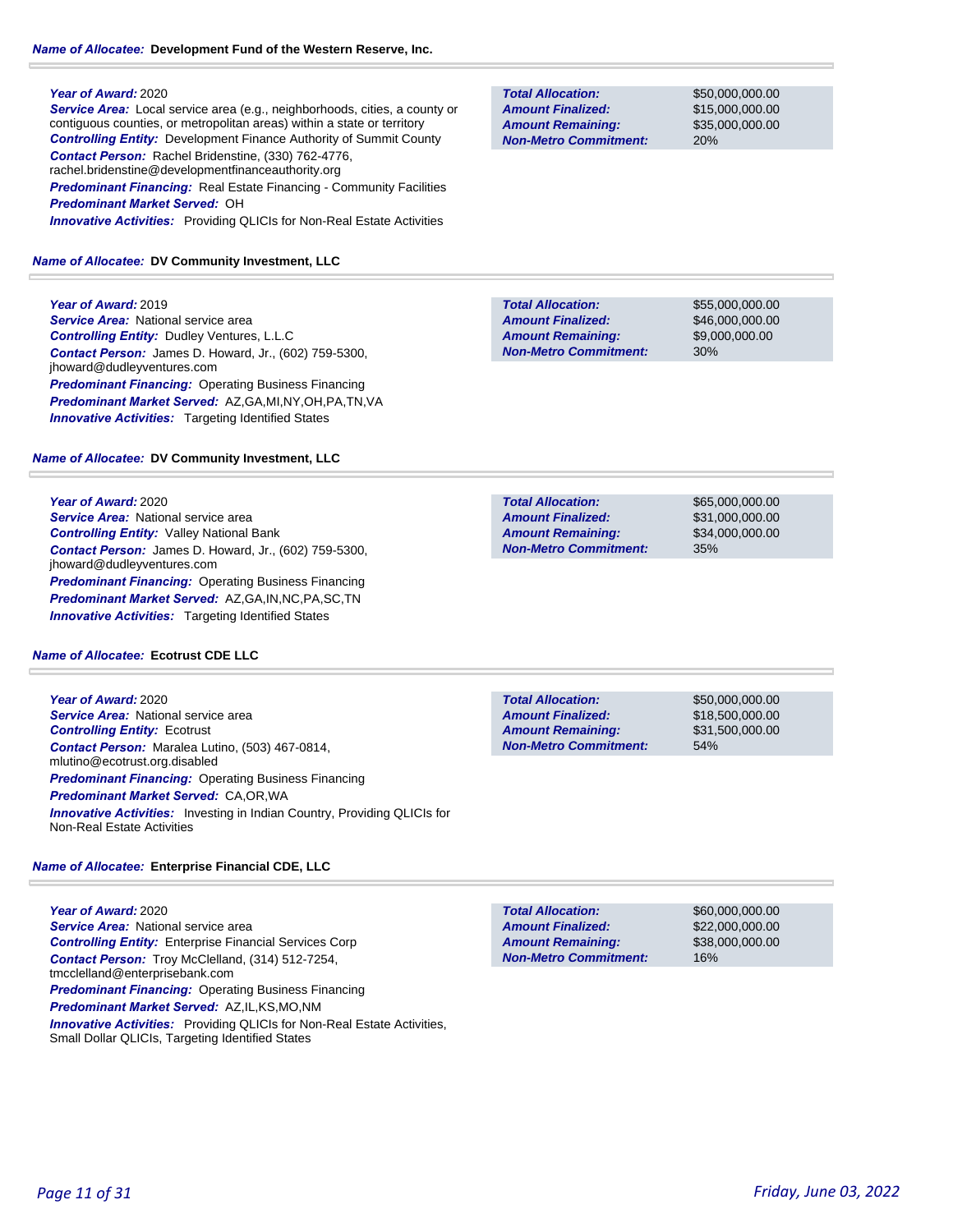**Year of Award:** 2019 **Service Area:** National service area *Controlling Entity:* Enterprise Community Partners, Inc. *Contact Person:* Jennifer Alberding, (410) 772-2672, jalberding@enterprisecommunity.com **Predominant Financing:** Real Estate Financing - Community Facilities *Predominant Market Served:* CA,CO,GA,MD,NY,WA **Innovative Activities:** Targeting Identified States

### *Name of Allocatee:* **ESIC New Markets Partners LP**

**Year of Award:** 2020 **Service Area:** National service area *Controlling Entity:* Enterprise Community Partners, Inc. *Contact Person:* Jennifer Alberding, (410) 772-2672, jalberding@enterprisecommunity.com **Predominant Financing:** Real Estate Financing - Community Facilities *Predominant Market Served:* CA,CO,FL,GA,IL,NY,WA **Innovative Activities:** Targeting Identified States

## *Name of Allocatee:* **Evernorth Rural Ventures, Inc.**

**Year of Award:** 2020 *Service Area:* Multi-state service area *Controlling Entity:* Housing Vermont *Contact Person:* Beth Boutin, (802) 863-8424, bboutin@evernorthus.org *Predominant Financing:* Other Real Estate Financing *Predominant Market Served:* MA, ME, NH, NY, VT *Innovative Activities:* 

#### *Name of Allocatee:* **Finance New Mexico, LLC**

**Year of Award:** 2019 *Service Area:* Statewide (or territory-wide) service area *Controlling Entity:* New Mexico Finance Authority *Contact Person:* Marquita Russel, (505) 992-9619, mrussel@nmfa.net **Predominant Financing: Operating Business Financing** *Predominant Market Served:* NM *Innovative Activities:* Small Dollar QLICIs

## *Name of Allocatee:* **FirstPathway Community Development LLC**

**Year of Award:** 2019 *Service Area:* Multi-state service area *Controlling Entity:* FirstPathway Partners, LLC *Contact Person:* John Widmer, (414) 431-0742, jwidmer@firstpathway.com *Predominant Financing:* Real Estate Financing - Industrial/Manufacturing *Predominant Market Served:* IL, IN, WI *Innovative Activities:* 

**Total Allocation: Non-Metro Commitment: Amount Remaining: Amount Finalized:**

\$60,000,000.00 \$53,000,000.00 \$7,000,000.00 0%

\$60,000,000.00 \$16,500,000.00 \$43,500,000.00 0% **Total Allocation: Non-Metro Commitment: Amount Remaining: Amount Finalized:**

**Total Allocation: Non-Metro Commitment: Amount Remaining: Amount Finalized:**

\$60,000,000.00 \$14,000,000.00 \$46,000,000.00 60%

**Total Allocation: Non-Metro Commitment: Amount Remaining: Amount Finalized:**

\$35,000,000.00 \$28,000,000.00 \$7,000,000.00 20%

**Total Allocation: Non-Metro Commitment: Amount Remaining: Amount Finalized:**

\$55,000,000.00 \$53,500,000.00 \$1,500,000.00 0%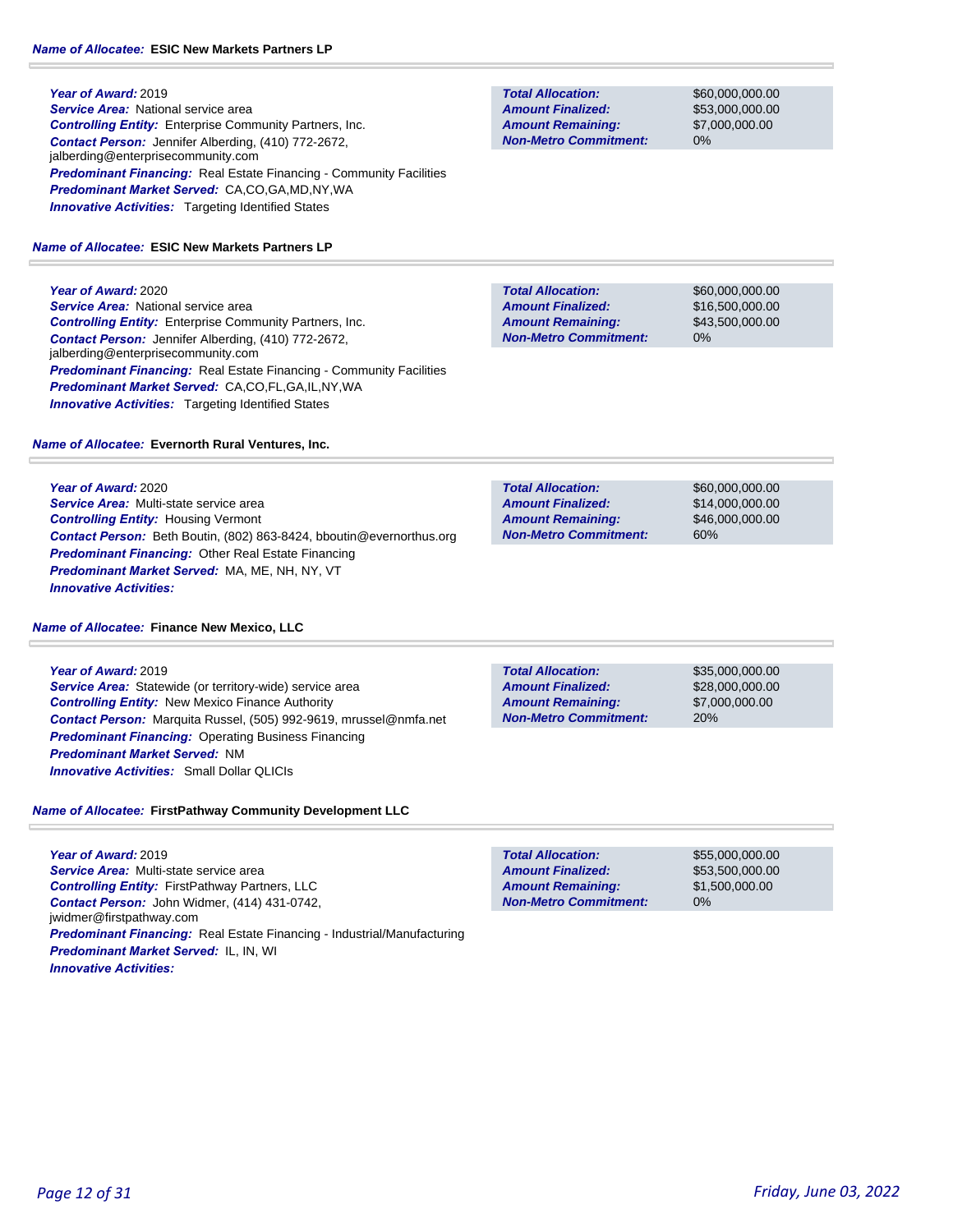**Year of Award:** 2020 *Service Area:* Multi-state service area *Controlling Entity:* FirstPathway Partners, LLC *Contact Person:* John Widmer, (414) 431-0742, jwidmer@firstpathway.com *Predominant Financing:* Real Estate Financing - Industrial/Manufacturing *Predominant Market Served:* IL, IN, WI *Innovative Activities:* 

*Name of Allocatee:* **First-Ring Industrial Redevelopment Enterprise, Inc.**

# **Year of Award:** 2018

*Service Area:* Local service area (e.g., neighborhoods, cities, a county or contiguous counties, or metropolitan areas) within a state or territory *Controlling Entity:* City of West Allis, WI *Contact Person:* Patrick M. Schloss, (414) 302-8468, pschloss@westalliswi.gov *Predominant Financing:* Operating Business Financing *Predominant Market Served:* WI *Innovative Activities:* 

*Name of Allocatee:* **First-Ring Industrial Redevelopment Enterprise, Inc.**

## **Year of Award:** 2020

*Service Area:* Local service area (e.g., neighborhoods, cities, a county or contiguous counties, or metropolitan areas) within a state or territory *Controlling Entity:* City of West Allis, WI *Contact Person:* Patrick M. Schloss, (414) 302-8468, pschloss@westalliswi.gov **Predominant Financing: Operating Business Financing** *Predominant Market Served:* WI *Innovative Activities:* Providing QLICIs for Non-Real Estate Activities

*Name of Allocatee:* **Five Points Community Capital, LLC**

**Year of Award:** 2020 *Service Area:* National service area *Controlling Entity: Contact Person:* Michael Ross, (512) 661-9964, michael.ross@fivepointscde.com *Predominant Financing: Operating Business Financing Predominant Market Served:* AL,GA,KY,MS,PR,SC,TX *Innovative Activities:* Investing In Unrelated CDEs, Small Dollar QLICIs

# *Name of Allocatee:* **Forward Community Investments, Inc.**

**Year of Award:** 2018 *Service Area:* Statewide (or territory-wide) service area *Controlling Entity: Contact Person:* Rob Beach, (608) 257-3863, robertb@forwardci.org *Predominant Financing:* Real Estate Financing - Community Facilities *Predominant Market Served:* WI *Innovative Activities:* Small Dollar QLICIs

**Total Allocation: Non-Metro Commitment: Amount Remaining: Amount Finalized:**

\$55,000,000.00 \$15,000,000.00 \$40,000,000.00 0%

\$15,000,000.00 \$13,500,000.00 \$1,500,000.00 0% **Total Allocation: Non-Metro Commitment: Amount Remaining: Amount Finalized:**

\$30,000,000.00 \$6,000,000.00 \$24,000,000.00 0% **Total Allocation: Non-Metro Commitment: Amount Remaining: Amount Finalized:**

**Total Allocation: Non-Metro Commitment: Amount Remaining: Amount Finalized:**

\$65,000,000.00 \$48,500,000.00 \$16,500,000.00 60%

\$45,000,000.00 \$37,000,000.00 \$8,000,000.00 14% **Total Allocation: Non-Metro Commitment: Amount Remaining: Amount Finalized:**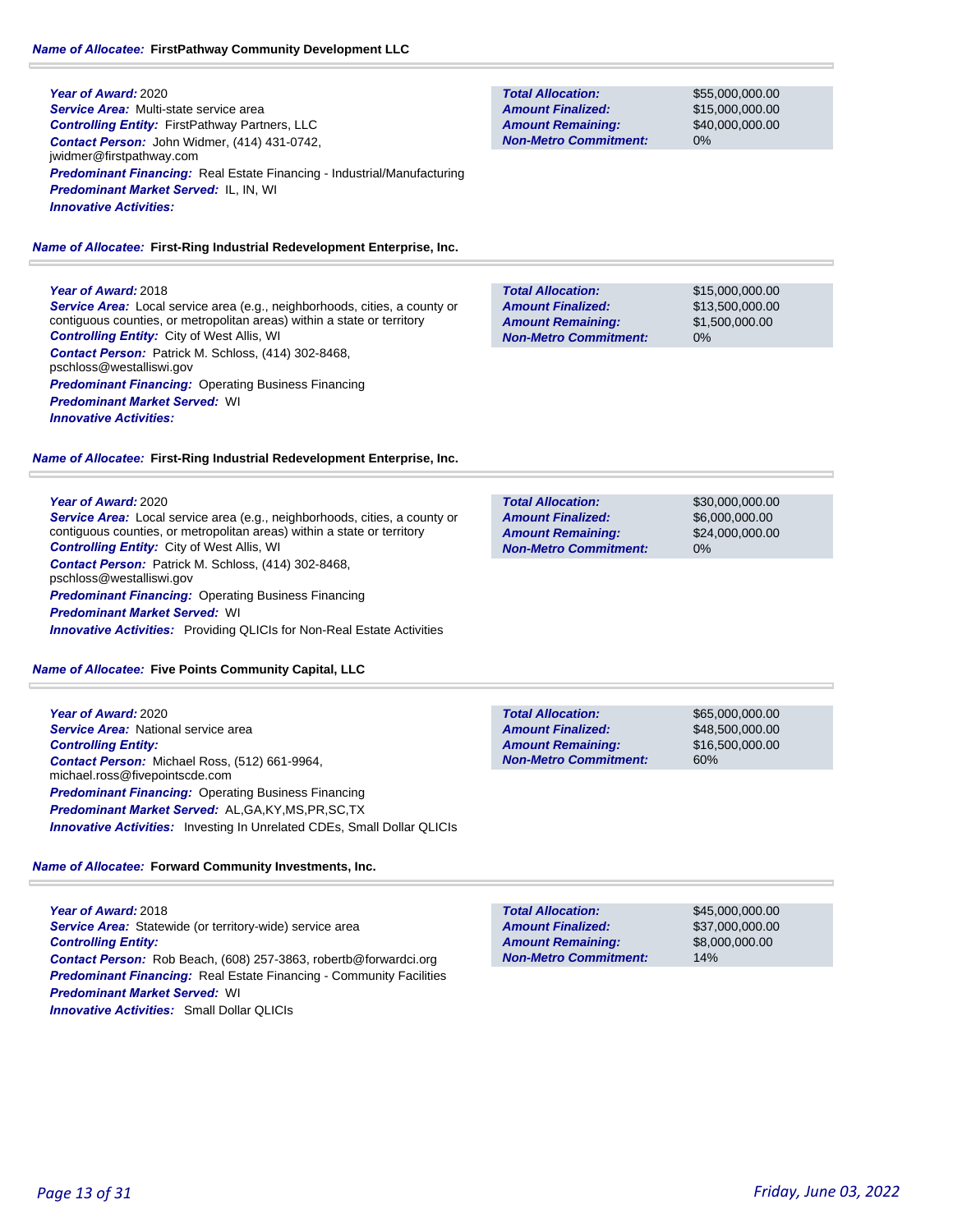## *Name of Allocatee:* **Forward Community Investments, Inc.**

**Year of Award:** 2020 **Service Area:** Statewide (or territory-wide) service area *Controlling Entity: Contact Person:* Rob Beach, (608) 257-3863, robertb@forwardci.org **Predominant Financing:** Real Estate Financing - Community Facilities *Predominant Market Served:* WI *Innovative Activities:* Small Dollar QLICIs

## *Name of Allocatee:* **FRENCH LICK REDEVELOPMENT CDE LLC**

**Year of Award:** 2019 **Service Area:** Statewide (or territory-wide) service area *Controlling Entity:* Town of French Lick, Indiana *Contact Person:* David Umpleby, (317) 713-3537, daveumpleby18@gmail.com *Predominant Financing:* Operating Business Financing *Predominant Market Served:* IN *Innovative Activities:* 

## **Total Allocation: Non-Metro Commitment: Amount Remaining: Amount Finalized:**

\$40,000,000.00 \$17,000,000.00 \$23,000,000.00 20%

**Total Allocation: Non-Metro Commitment: Amount Remaining: Amount Finalized:**

\$30,000,000.00 \$25,100,000.00 \$4,900,000.00 75%

#### *Name of Allocatee:* **Genesis LA CDE LLC**

## **Year of Award:** 2020

*Service Area:* Local service area (e.g., neighborhoods, cities, a county or contiguous counties, or metropolitan areas) within a state or territory *Controlling Entity:* Genesis LA Economic Growth Corporation *Contact Person:* Thomas De Simone, (213) 533-8900, tdesimone@genesisla.org *Predominant Financing:* Real Estate Financing - Community Facilities *Predominant Market Served:* CA *Innovative Activities:* 

## *Name of Allocatee:* **Greenline Community Development Fund, LLC**

| Year of Award: 2020                                                                                                                                                                                        |
|------------------------------------------------------------------------------------------------------------------------------------------------------------------------------------------------------------|
| <b>Service Area:</b> National service area                                                                                                                                                                 |
| <b>Controlling Entity: Greenline Community Ventures LLC ("GCV")</b>                                                                                                                                        |
| Contact Person: Randall Kahn, (703) 568-7941,<br>rkahn@greenlineventures.com                                                                                                                               |
| <b>Predominant Financing:</b> Operating Business Financing                                                                                                                                                 |
| Predominant Market Served: CO,GA,MD,MS,TN,VA,WI                                                                                                                                                            |
| <b>Innovative Activities:</b> Making QLICIs with an original term less than or<br>equal to 60 months, Providing QLICIs for Non-Real Estate Activities, Small<br>Dollar QLICIs, Targeting Identified States |

#### *Name of Allocatee:* **Gulf Coast Housing Partnership, Inc.**

**Year of Award:** 2019 *Service Area:* Multi-state service area *Controlling Entity: Contact Person:* Kevin Krejci, (504) 525-2505 ext. 219, krejci@gchp.net **Predominant Financing:** Real Estate Financing - Community Facilities *Predominant Market Served:* AL, LA, MS *Innovative Activities:* 

| <b>Total Allocation:</b>     | \$55,000,000,00 |
|------------------------------|-----------------|
| <b>Amount Finalized:</b>     | \$11,400,000.00 |
| <b>Amount Remaining:</b>     | \$43,600,000,00 |
| <b>Non-Metro Commitment:</b> | $0\%$           |
|                              |                 |

**Total Allocation: Non-Metro Commitment: Amount Remaining: Amount Finalized:**

\$50,000,000.00 \$12,000,000.00 \$38,000,000.00 24%

\$20,000,000.00 \$16,500,000.00 \$3,500,000.00 0% **Total Allocation: Non-Metro Commitment: Amount Remaining: Amount Finalized:**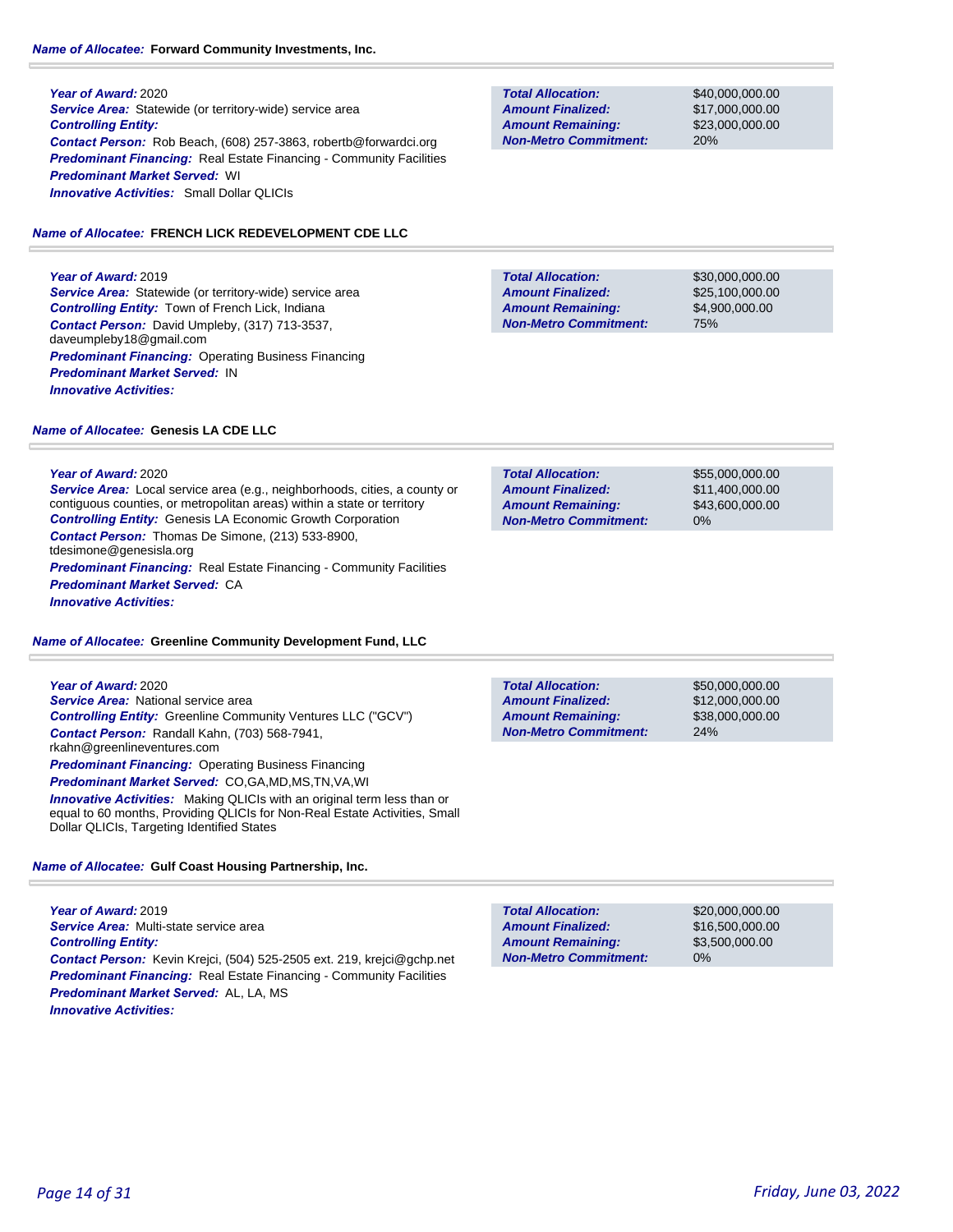# *Name of Allocatee:* **Gulf Coast Housing Partnership, Inc.**

**Year of Award:** 2020 *Service Area:* Multi-state service area *Controlling Entity: Contact Person:* Kevin Krejci, (504) 525-2505 ext. 219, krejci@gchp.net **Predominant Financing:** Real Estate Financing - Community Facilities *Predominant Market Served:* AL, LA, MS *Innovative Activities:* 

# *Name of Allocatee:* **Hampton Roads Ventures, LLC**

**Year of Award:** 2019 **Service Area:** National service area *Controlling Entity: Contact Person:* Jennifer Donohue, (757) 962-1556, jdonohue@hamptonroadsventures.com *Predominant Financing:* Operating Business Financing *Predominant Market Served:* AL,GA,MI,MO,TN,TX,VA **Innovative Activities:** Providing QLICIs for Non-Real Estate Activities, Targeting Identified States

*Name of Allocatee:* **Hampton Roads Ventures, LLC**

**Year of Award:** 2020 **Service Area: National service area** *Controlling Entity: Contact Person:* Jennifer Donohue, (757) 962-1556, jdonohue@hamptonroadsventures.com *Predominant Financing: Operating Business Financing Predominant Market Served:* FL,GA,LA,NV,NM,PA,SC **Innovative Activities:** Providing QLICIs for Non-Real Estate Activities, Targeting Identified States

# *Name of Allocatee:* **Harbor Bankshares Corporation**

**Year of Award:** 2019 *Service Area:* Multi-state service area *Controlling Entity: Contact Person:* Joseph Haskins, (410) 528-1882, jhaskins@theharborbank.com **Predominant Financing: Operating Business Financing** *Predominant Market Served:* DC, MD, VA, WV *Innovative Activities:* Small Dollar QLICIs

# *Name of Allocatee:* **Harbor Bankshares Corporation**

**Year of Award:** 2020 *Service Area:* Multi-state service area *Controlling Entity: Contact Person:* Joseph Haskins, (410) 528-1882, jhaskins@theharborbank.com *Predominant Financing:* Operating Business Financing *Predominant Market Served:* DC, MD, VA, WV *Innovative Activities:* Small Dollar QLICIs

**Total Allocation: Non-Metro Commitment: Amount Remaining: Amount Finalized:**

\$15,000,000.00 \$4,750,000.00 \$10,250,000.00 0%

**Total Allocation: Non-Metro Commitment: Amount Remaining: Amount Finalized:**

\$50,000,000.00 \$44,000,000.00 \$6,000,000.00 50%

**Total Allocation: Non-Metro Commitment: Amount Remaining: Amount Finalized:**

\$50,000,000.00 \$13,000,000.00 \$37,000,000.00 50%

**Total Allocation: Non-Metro Commitment: Amount Remaining: Amount Finalized:**

\$50,000,000.00 \$46,000,000.00 \$4,000,000.00 0%

**Total Allocation: Non-Metro Commitment: Amount Remaining: Amount Finalized:**

\$50,000,000.00 \$42,500,000.00 \$7,500,000.00 0%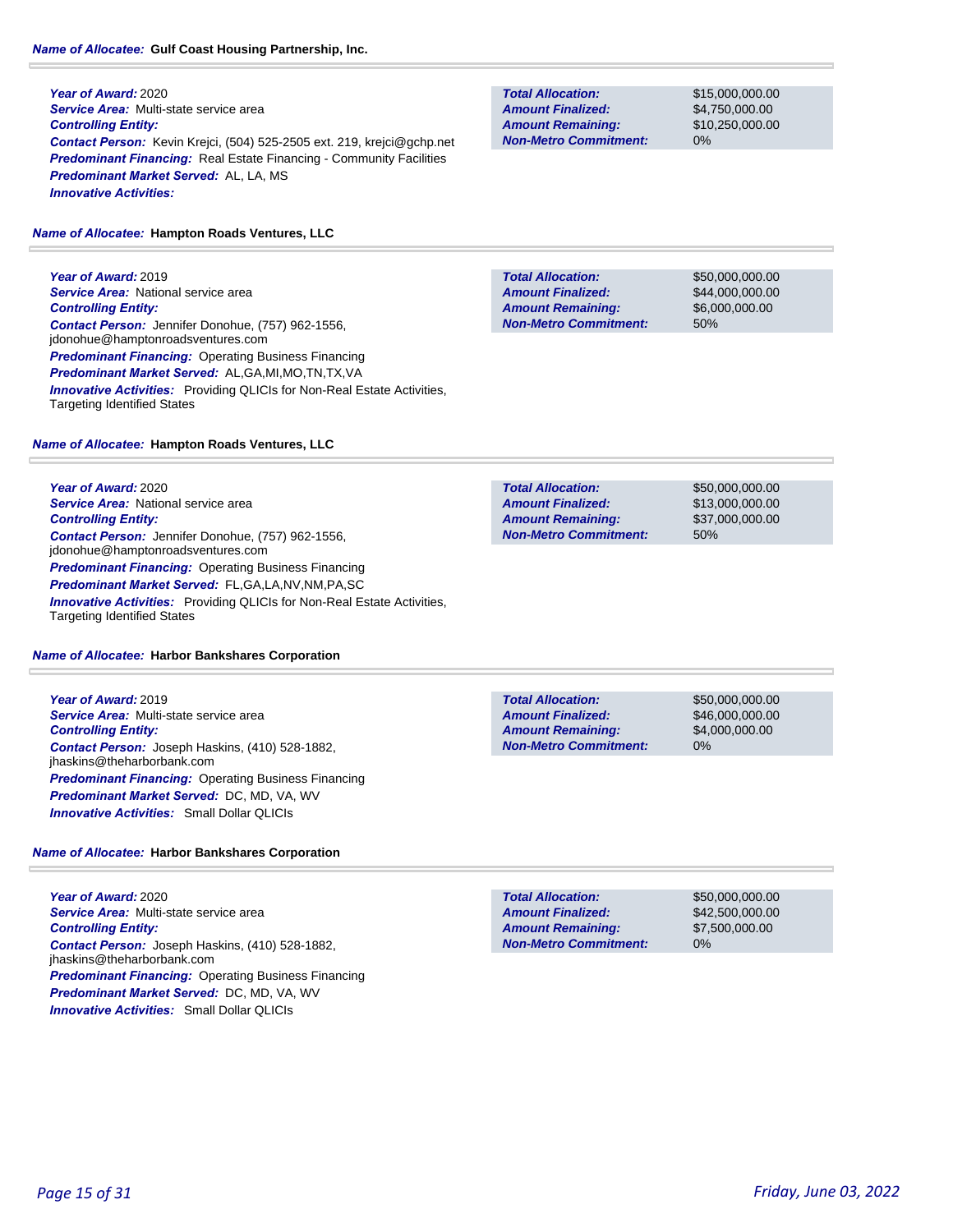**Year of Award:** 2020 *Service Area:* Multi-state service area *Controlling Entity:* St. Louis Economic Development Partnership *Contact Person:* Jeffrey Frankel, (314) 615-1613, jfrankel@stlpartnership.com

*Predominant Financing:* Operating Business Financing

*Predominant Market Served:* IL, MO

**Innovative Activities:** Making QLICIs with an original term less than or equal to 60 months, Providing QLICIs for Non-Real Estate Activities, Small Dollar QLICIs

#### *Name of Allocatee:* **Heartland Renaissance Fund, LLC**

**Year of Award:** 2020

*Service Area:* Multi-state service area *Controlling Entity:* Arkansas Capital Corporation *Contact Person:* Leslie Lane, (501) 374-9247, llane@arcapital.com *Predominant Financing:* Operating Business Financing *Predominant Market Served:* AR, LA, MO, MS, OK, TN, TX *Innovative Activities:* 

#### *Name of Allocatee:* **HEDC New Markets, Inc**

**Year of Award:** 2020 **Service Area:** National service area *Controlling Entity:* National Development Council *Contact Person:* David Trevisani, (212) 682-1106, dtrevisani@ndconline.org **Predominant Financing: Operating Business Financing** *Predominant Market Served:* CA,MT,PA,SC,TN,TX,WI *Innovative Activities:* Targeting Identified States

#### *Name of Allocatee:* **Hope Enterprise Corporation**

**Year of Award:** 2020 *Service Area:* Multi-state service area *Controlling Entity: Contact Person:* Robbye Good, (601) 949-2808, robbye.good@hopeec.org **Predominant Financing:** Real Estate Financing - Community Facilities *Predominant Market Served:* AL, AR, LA, MS, TN *Innovative Activities:* 

#### *Name of Allocatee:* **IFF**

**Year of Award:** 2020 *Service Area:* Multi-state service area *Controlling Entity: Contact Person:* Marina Titova, (312) 340-6060, mtitova@iff.org *Predominant Financing: Operating Business Financing Predominant Market Served:* IA, IL, IN, KS, KY, MI, MN, MO, OH, WI *Innovative Activities:* 

**Total Allocation: Non-Metro Commitment: Amount Remaining: Amount Finalized:**

\$50,000,000.00 \$11,000,000.00 \$39,000,000.00 0%

\$40,000,000.00 \$33,000,000.00 \$7,000,000.00 50% **Total Allocation: Non-Metro Commitment: Amount Remaining: Amount Finalized:**

\$50,000,000.00 \$27,500,000.00 \$22,500,000.00 20% **Total Allocation: Non-Metro Commitment: Amount Remaining: Amount Finalized:**

**Total Allocation: Non-Metro Commitment: Amount Remaining: Amount Finalized:**

\$55,000,000.00 \$29,000,000.00 \$26,000,000.00 30%

**Total Allocation: Non-Metro Commitment: Amount Remaining: Amount Finalized:**

\$50,000,000.00 \$28,000,000.00 \$22,000,000.00 0%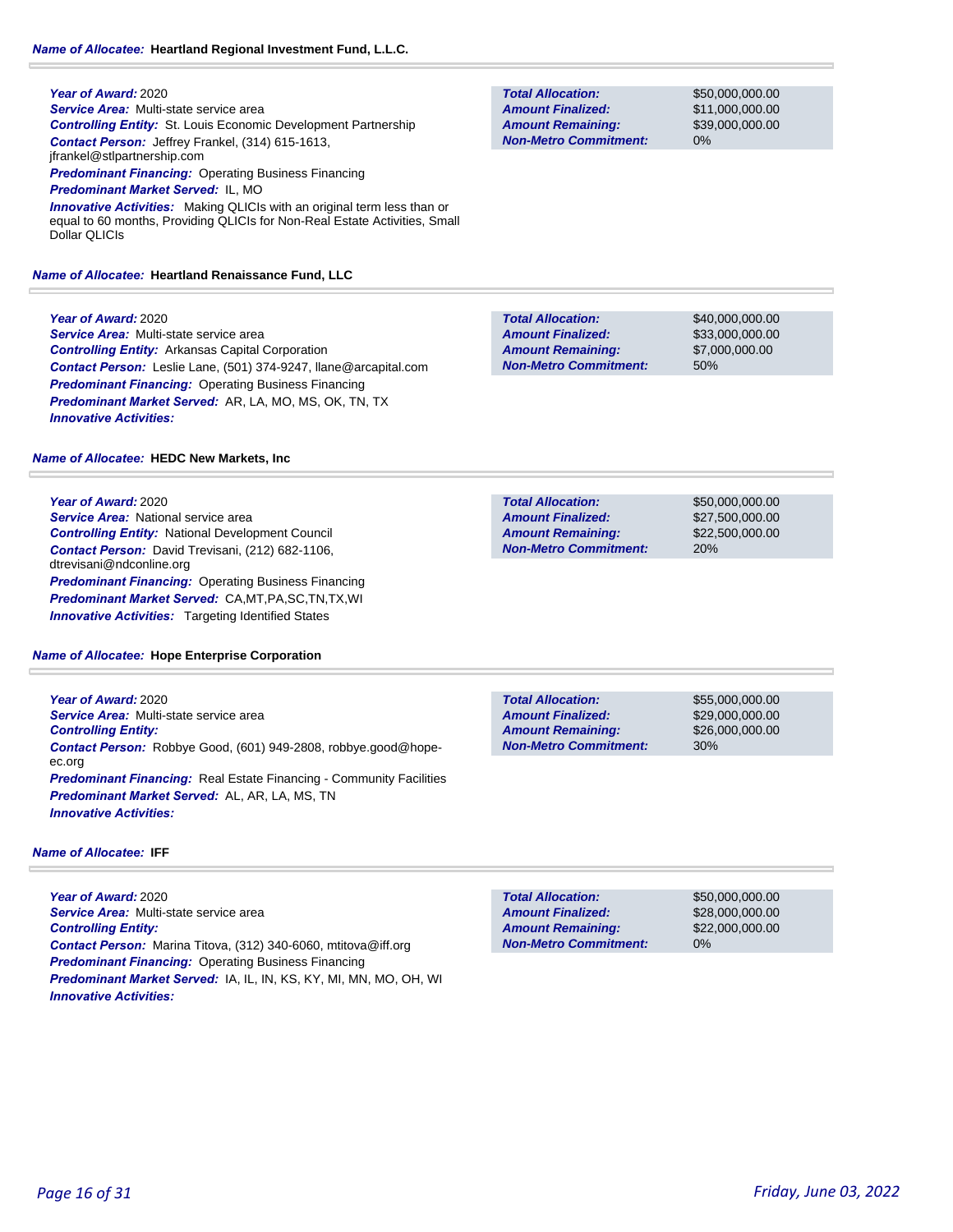**Year of Award:** 2019 **Service Area:** Statewide (or territory-wide) service area *Controlling Entity: Contact Person:* Caroline Loyas, (715) 434-1717, caroline.loyas@impactseven.org *Predominant Financing:* Real Estate Financing - Industrial/Manufacturing *Predominant Market Served:* WI *Innovative Activities:* Small Dollar QLICIs

# *Name of Allocatee:* **Legacy Economic Growth Fund, LLC**

**Year of Award:** 2020

**Service Area:** National service area *Controlling Entity:* Ozarks Heritage Financial Group, Inc. *Contact Person:* Laura Knese, (417) 753-4343, lknese@legacybankandtrust.com **Predominant Financing: Operating Business Financing** *Predominant Market Served:* AR, IL, KS, MO, NE, OK, TN *Innovative Activities:* Small Dollar QLICIs

# *Name of Allocatee:* **Local Initiatives Support Corporation**

**Year of Award:** 2019 **Service Area: National service area** *Controlling Entity: Contact Person:* Donna Nuccio, (267) 691-2527, dnuccio@newmarkets.org *Predominant Financing:* Operating Business Financing *Predominant Market Served:* CA,GA,IL,NY,OH,PA,TX *Innovative Activities:* Small Dollar QLICIs

*Name of Allocatee:* **Local Initiatives Support Corporation**

**Year of Award:** 2020 **Service Area: National service area** *Controlling Entity: Contact Person:* Donna Nuccio, (267) 691-2527, dnuccio@newmarkets.org **Predominant Financing: Operating Business Financing** *Predominant Market Served:* CA,CT,DC,FL,NV,OH,TX **Innovative Activities:** Small Dollar QLICIs, Targeting Identified States

# *Name of Allocatee:* **Los Angeles Development Fund**

**Year of Award:** 2018 *Service Area:* Local service area (e.g., neighborhoods, cities, a county or contiguous counties, or metropolitan areas) within a state or territory *Controlling Entity:* City of Los Angeles *Contact Person:* Sandra Rahimi, (213) 808-8959, sandra.rahimi@lacity.org **Predominant Financing:** Real Estate Financing - Community Facilities *Predominant Market Served:* CA *Innovative Activities:* 

**Total Allocation: Non-Metro Commitment: Amount Remaining: Amount Finalized:**

\$45,000,000.00 \$36,000,000.00 \$9,000,000.00 25%

**Total Allocation: Non-Metro Commitment: Amount Remaining: Amount Finalized:**

\$60,000,000.00 \$52,700,000.00 \$7,300,000.00 28%

**Total Allocation: Non-Metro Commitment: Amount Remaining: Amount Finalized:**

\$50,000,000.00 \$40,000,000.00 \$10,000,000.00 20%

**Total Allocation: Non-Metro Commitment: Amount Remaining: Amount Finalized:**

\$65,000,000.00 \$23,000,000.00 \$42,000,000.00 20%

\$35,000,000.00 \$24,933,334.00 \$10,066,666.00 0% **Total Allocation: Non-Metro Commitment: Amount Remaining: Amount Finalized:**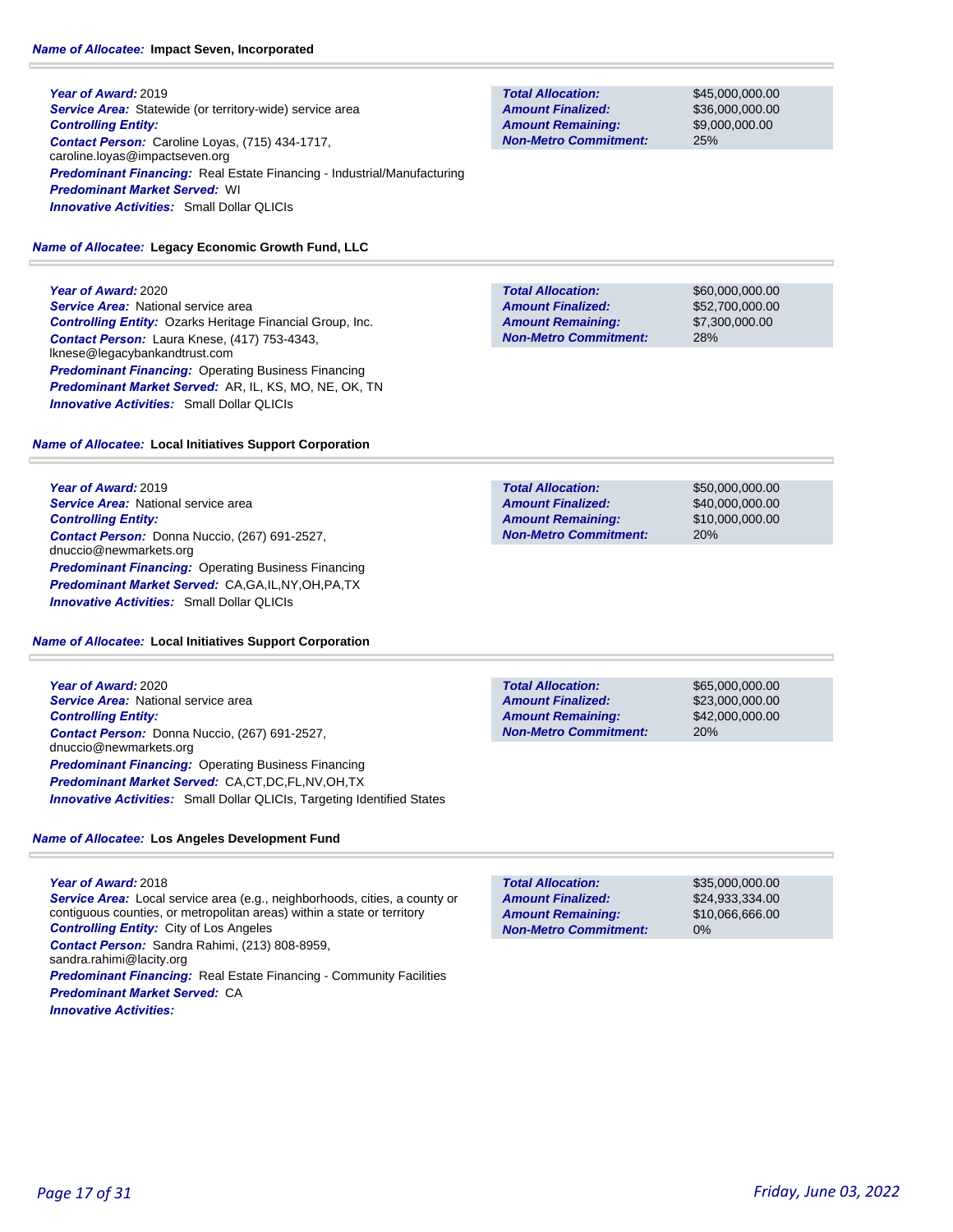## **Year of Award:** 2020

*Service Area:* Local service area (e.g., neighborhoods, cities, a county or contiguous counties, or metropolitan areas) within a state or territory *Controlling Entity:* City of Los Angeles *Contact Person:* Sandra Rahimi, (213) 808-8959, sandra.rahimi@lacity.org **Predominant Financing:** Real Estate Financing - Community Facilities *Predominant Market Served:* CA *Innovative Activities:* 

*Name of Allocatee:* **Low Income Investment Fund**

**Year of Award:** 2020 **Service Area:** National service area *Controlling Entity: Contact Person:* Tyler Jackson, (415) 489-6131, tjackson@liifund.org **Predominant Financing:** Real Estate Financing - Community Facilities *Predominant Market Served:* CA,GA,IL,MA,NY,TN,TX **Innovative Activities:** Targeting Identified States

## *Name of Allocatee:* **MASCOMA COMMUNITY DEVELOPMENT, LLC**

**Year of Award:** 2019 **Service Area: National service area** *Controlling Entity:* Mascoma Bank *Contact Person:* Michelle LeClair, (603) 443-8789, michelle.leclair@mascomabank.com *Predominant Financing:* Real Estate Financing - Industrial/Manufacturing *Predominant Market Served:* ME,MI,NH,NY,PA,VT *Innovative Activities:* 

## *Name of Allocatee:* **MASCOMA COMMUNITY DEVELOPMENT, LLC**

**Year of Award:** 2020 **Service Area:** National service area *Controlling Entity:* Mascoma Bank *Contact Person:* Michelle LeClair, (603) 443-8789, michelle.leclair@mascomabank.com *Predominant Financing:* Operating Business Financing *Predominant Market Served:* ME,MI,NH,NY,PA,VT *Innovative Activities:* 

## *Name of Allocatee:* **MBS Urban Initiatives CDE, LLC**

**Year of Award:** 2020 **Service Area: National service area** *Controlling Entity:* MBA Properties, Inc. *Contact Person:* Cady Seabaugh, (314) 335-2932, cady.seabaugh@mccormackbaron.com *Predominant Financing:* Real Estate Financing - Office Space *Predominant Market Served:* CA,FL,MI,MN,OH,TN,TX **Innovative Activities:** Targeting Identified States

**Total Allocation: Non-Metro Commitment: Amount Remaining: Amount Finalized:**

\$50,000,000.00 \$12,000,000.00 \$38,000,000.00 0%

**Total Allocation: Non-Metro Commitment: Amount Remaining: Amount Finalized:**

\$60,000,000.00 \$33,400,000.00 \$26,600,000.00 0%

**Total Allocation: Non-Metro Commitment: Amount Remaining: Amount Finalized:**

\$65,000,000.00 \$52,000,000.00 \$13,000,000.00 60%

**Total Allocation: Non-Metro Commitment: Amount Remaining: Amount Finalized:**

\$60,000,000.00 \$0.00 \$60,000,000.00 64%

\$60,000,000.00 \$15,000,000.00 \$45,000,000.00 0% **Total Allocation: Non-Metro Commitment: Amount Remaining: Amount Finalized:**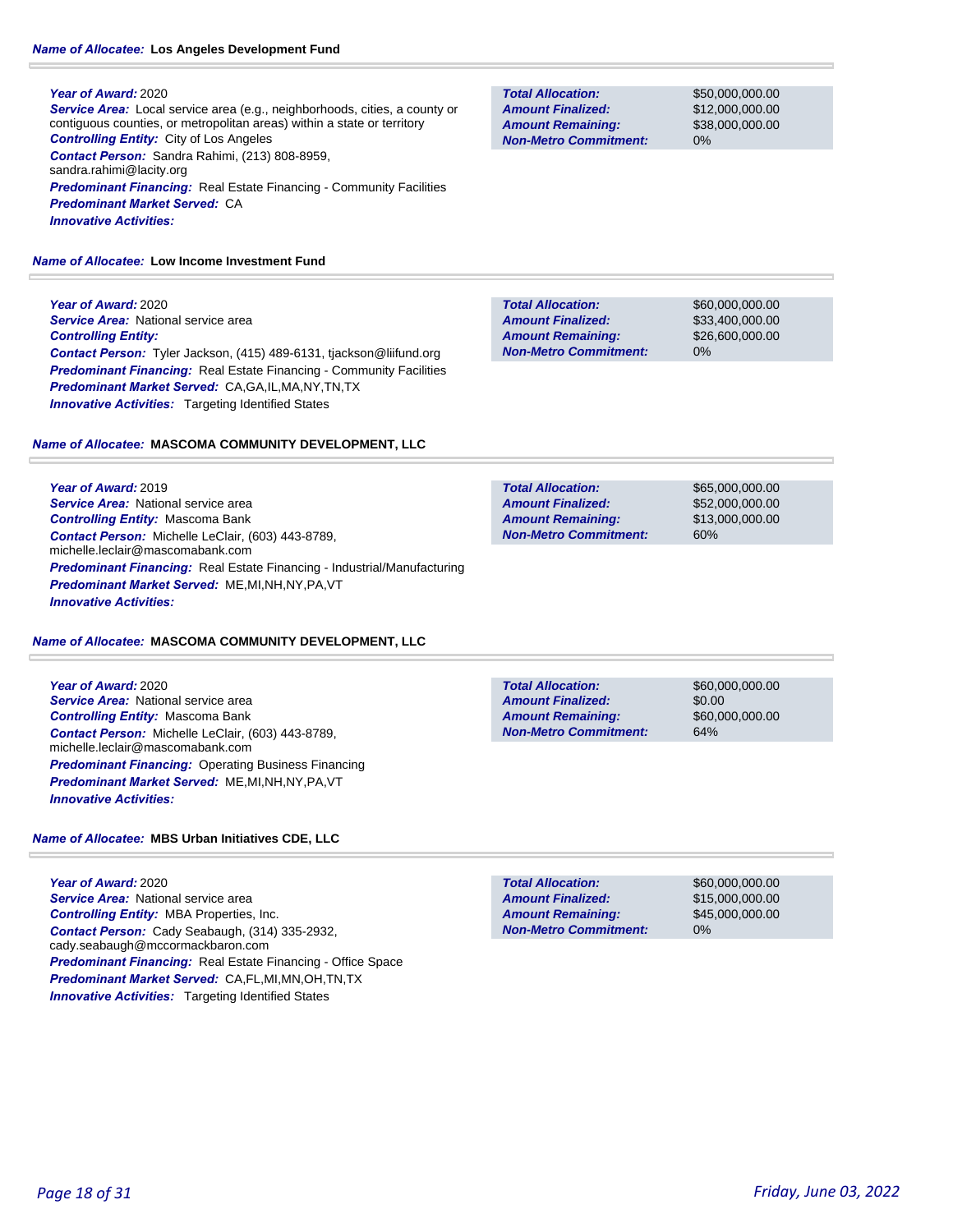#### *Name of Allocatee:* **Merrill Lynch Community Development Company**

**Year of Award:** 2007 *Service Area:* National *Controlling Entity: Contact Person:* Leigh Ann Smith, (980) 386-3855, leigh.ann.smith@baml.com *Predominant Financing:* Financing of other CDEs *Predominant Market Served:* Alabama, California, Louisiana, Mississippi, New Jersey, New York, Utah *Innovative Activities:* 

#### *Name of Allocatee:* **Michigan Community Capital**

**Year of Award:** 2020 **Service Area:** Statewide (or territory-wide) service area *Controlling Entity:* Michigan Economic Development Corporation *Contact Person:* Eric Hanna, (517) 626-1861, eric@miccap.org *Predominant Financing:* Real Estate Financing - Mixed-use (housing, commercial, or retail) *Predominant Market Served:* MI *Innovative Activities:* Providing QLICIs for Non-Real Estate Activities

#### *Name of Allocatee:* **Mid-City Community CDE, LLC**

**Year of Award:** 2019 **Service Area:** National service area *Controlling Entity:* Urban Atlantic, LLC *Contact Person:* Kelli Brooks, (301) 280-6614, kbrooks@urbanatlantic.com *Predominant Financing:* Real Estate Financing - Mixed-use (housing, commercial, or retail) *Predominant Market Served:* DC,FL,GA,MD,NC,TN *Innovative Activities:* Providing QLICIs for Non-Real Estate Activities, Targeting Identified States

*Name of Allocatee:* **Mid-City Community CDE, LLC**

Targeting Identified States

| <b>Year of Award:</b> 2020                                                                          | <b>Total Allocation:</b> |
|-----------------------------------------------------------------------------------------------------|--------------------------|
| <b>Service Area:</b> National service area                                                          | <b>Amount Finalized</b>  |
| <b>Controlling Entity: Urban Atlantic, LLC</b>                                                      | <b>Amount Remaini</b>    |
| Contact Person: Kelli Brooks, (301) 280-6614, kbrooks@urban-<br>atlantic.com                        | <b>Non-Metro Comn</b>    |
| <b>Predominant Financing:</b> Real Estate Financing - Mixed-use (housing,<br>commercial, or retail) |                          |
| <b>Predominant Market Served: GA,MD,NY,NC,SC,TN</b>                                                 |                          |
| <b>Innovative Activities:</b> Providing QLICIs for Non-Real Estate Activities,                      |                          |

*Name of Allocatee:* **Midwest Minnesota Community Development Corporation**

**Year of Award:** 2018 *Service Area:* Multi-state service area *Controlling Entity: Contact Person:* Steven Wiebolt, (218) 847-3191, swiebolt@mmcdc.com *Predominant Financing:* Real Estate Financing - Industrial/Manufacturing *Predominant Market Served:* MN, ND, SD, WY *Innovative Activities:* Investing in Indian Country, Small Dollar QLICIs

0% **Total Allocation: Non-Metro Commitment: Amount Remaining: Amount Finalized:**

\$112,000,000.00 \$111,999,999.64 \$0.36

**Total Allocation: Non-Metro Commitment: Amount Remaining: Amount Finalized:**

\$65,000,000.00 \$30,000,000.00 \$35,000,000.00 20%

| <b>Total Allocation:</b>     | \$35,000,000,00 |
|------------------------------|-----------------|
| <b>Amount Finalized:</b>     | \$23,000,000,00 |
| <b>Amount Remaining:</b>     | \$12,000,000,00 |
| <b>Non-Metro Commitment:</b> | 20%             |

| <b>Total Allocation:</b>     | \$40,000,000.00 |
|------------------------------|-----------------|
| <b>Amount Finalized:</b>     | \$10,000,000,00 |
| <b>Amount Remaining:</b>     | \$30,000,000,00 |
| <b>Non-Metro Commitment:</b> | 25%             |

| <b>Total Allocation:</b>     | \$70,000,000,00 |
|------------------------------|-----------------|
| <b>Amount Finalized:</b>     | \$55,000,000,00 |
| <b>Amount Remaining:</b>     | \$15,000,000,00 |
| <b>Non-Metro Commitment:</b> | 51%             |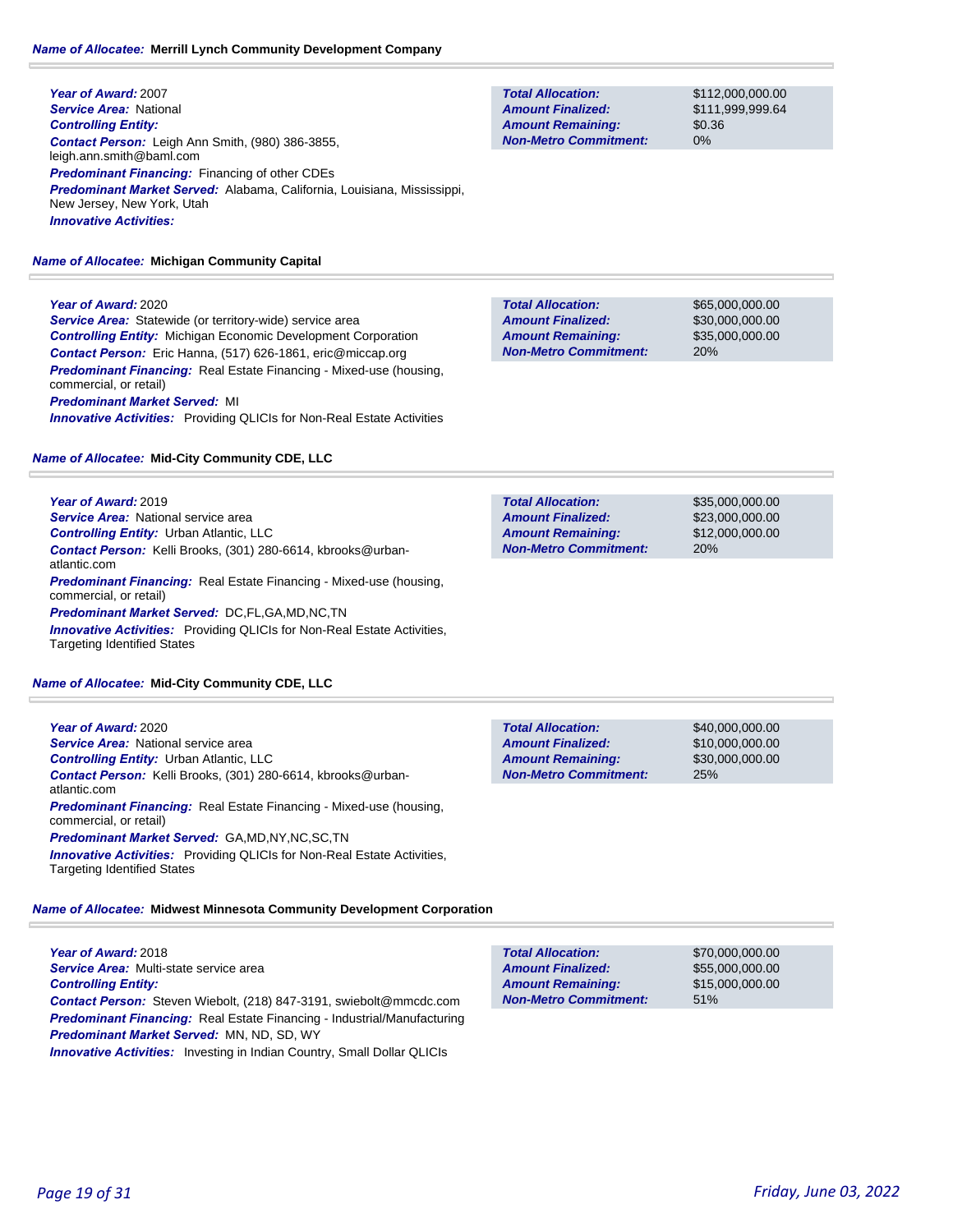# *Name of Allocatee:* **Midwest Minnesota Community Development Corporation**

**Year of Award:** 2019 *Service Area:* Multi-state service area *Controlling Entity: Contact Person:* Steven Wiebolt, (218) 847-3191, swiebolt@mmcdc.com *Predominant Financing:* Real Estate Financing - Community Facilities *Predominant Market Served:* MN, ND, SD, WY **Innovative Activities:** Investing in Indian Country, Small Dollar QLICIs

# *Name of Allocatee:* **Montana Community Development Corporation**

**Year of Award:** 2020 *Service Area:* Multi-state service area *Controlling Entity: Contact Person:* Heidi DeArment, (406) 728-9234, heidid@mtcdc.org *Predominant Financing:* Real Estate Financing - Office Space *Predominant Market Served:* ID, MT, WY **Innovative Activities:** Investing in Indian Country, Targeting Identified **States** 

# **Non-Metro Commitment: Amount Remaining:**

**Total Allocation:**

**Amount Finalized:**

\$60,000,000.00 \$25,825,000.00 \$34,175,000.00 51%

**Total Allocation: Non-Metro Commitment: Amount Remaining: Amount Finalized:**

**Total Allocation:**

**Non-Metro Commitment: Amount Remaining: Amount Finalized:**

\$60,000,000.00 \$53,100,000.00 \$6,900,000.00 52%

\$65,000,000.00 \$14,500,000.00 \$50,500,000.00

90%

## *Name of Allocatee:* **MuniStrategies, LLC**

**Year of Award:** 2020 *Service Area:* Multi-state service area *Controlling Entity:* First Commercial Bank *Contact Person:* Alan Lange, (601) 914-5642, alan@munistrategies.com *Predominant Financing:* Operating Business Financing *Predominant Market Served:* AL, AR, FL, GA, MS, SC, TN *Innovative Activities:* Providing QLICIs for Non-Real Estate Activities, Targeting Identified States

## *Name of Allocatee:* **National Community Investment Fund**

**Year of Award:** 2020 *Service Area:* National service area *Controlling Entity: Contact Person:* Terry Burm, (312) 662-6088, tburm@ncif.org *Predominant Financing:* Real Estate Financing - Industrial/Manufacturing *Predominant Market Served:* CO,GA,IL,MD,TN,TX *Innovative Activities:* Targeting Identified States

**Total Allocation: Non-Metro Commitment: Amount Remaining: Amount Finalized:**

**Total Allocation:**

**Non-Metro Commitment: Amount Remaining: Amount Finalized:**

\$50,000,000.00 \$7,000,000.00 \$43,000,000.00 20%

\$45,000,000.00 \$15,000,000.00 \$30,000,000.00

40%

*Name of Allocatee:* **National Impact Fund, LLC**

**Year of Award:** 2020 *Service Area:* National service area *Controlling Entity:* North Sky Capital, LLC *Contact Person:* Danny Zouber, , dzouber@northskycapital.com *Predominant Financing: Operating Business Financing Predominant Market Served:* AL,GA,KY,NM,TX,VA,WV *Innovative Activities:* Providing QLICIs for Non-Real Estate Activities, Targeting Identified States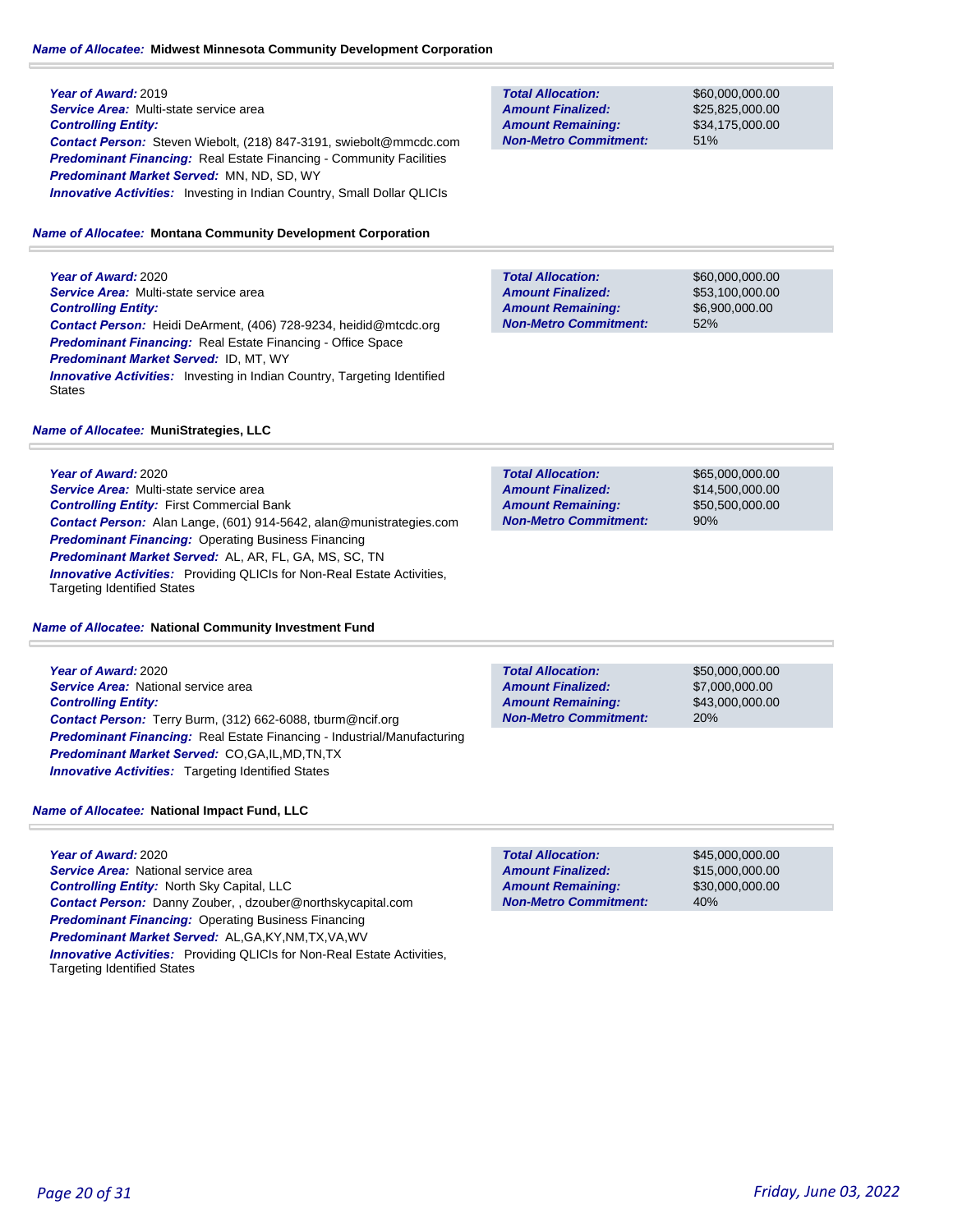**Year of Award:** 2009 *Service Area:* National *Controlling Entity:* Community Reinvestment Fund, Inc. *Contact Person:* Hyeok Jae Kang, (612) 305-2057, james@crfusa.com *Predominant Financing:* Business financing *Predominant Market Served:* California, Colorado, Illinois, Minnesota, New York, Ohio, Wisconsin *Innovative Activities:* 

#### *Name of Allocatee:* **National Trust Community Investment Corporation**

**Year of Award:** 2019 **Service Area:** National service area *Controlling Entity: Contact Person:* Suzanne Brown, (202) 588-6256, sbrown@ntcic.com *Predominant Financing:* Real Estate Financing - Mixed-use (housing, commercial, or retail) *Predominant Market Served:* CO,IL,MI,MO,TN,VA,WV *Innovative Activities:* Small Dollar QLICIs

#### *Name of Allocatee:* **New Market Opportunity Fund CDE LLC**

#### **Year of Award:** 2020

*Service Area:* Statewide (or territory-wide) service area *Controlling Entity:* Cambridge Capital Management Corp. *Contact Person:* Robert Poznanski, (317) 236-2449, robert.poznanski@icemiller.com *Predominant Financing: Operating Business Financing Predominant Market Served:* IN *Innovative Activities:* Small Dollar QLICIs

*Name of Allocatee:* **New Markets Community Capital, LLC**

#### **Year of Award:** 2020

*Service Area:* Statewide (or territory-wide) service area *Controlling Entity:* The East Los Angeles Community Union (TELACU) *Contact Person:* Jose Villalobos, (323) 721-1655, jvillalobos@telacu.com **Predominant Financing:** Real Estate Financing - Community Facilities *Predominant Market Served:* CA *Innovative Activities:* 

*Name of Allocatee:* **Nonprofit Finance Fund**

**Year of Award:** 2018 *Service Area:* National service area *Controlling Entity: Contact Person:* Kristin Giantris, (212) 457-4713, kgiantris@nff.org **Predominant Financing:** Real Estate Financing - Community Facilities *Predominant Market Served:* CA,GA,MD,NY,TN,TX *Innovative Activities:* Small Dollar QLICIs, Targeting Identified States

## **Total Allocation: Non-Metro Commitment: Amount Remaining: Amount Finalized:**

\$75,000,000.00 \$74,999,999.17 \$0.83 18%

\$50,000,000.00 \$36,250,000.00 \$13,750,000.00 0% **Total Allocation: Non-Metro Commitment: Amount Remaining: Amount Finalized:**

**Total Allocation: Non-Metro Commitment: Amount Remaining: Amount Finalized:**

\$45,000,000.00 \$19,350,000.00 \$25,650,000.00 20%

**Total Allocation: Non-Metro Commitment: Amount Remaining: Amount Finalized:**

\$50,000,000.00 \$17,500,000.00 \$32,500,000.00 0%

\$55,000,000.00 \$51,168,804.12 \$3,831,195.88 0% **Total Allocation: Non-Metro Commitment: Amount Remaining: Amount Finalized:**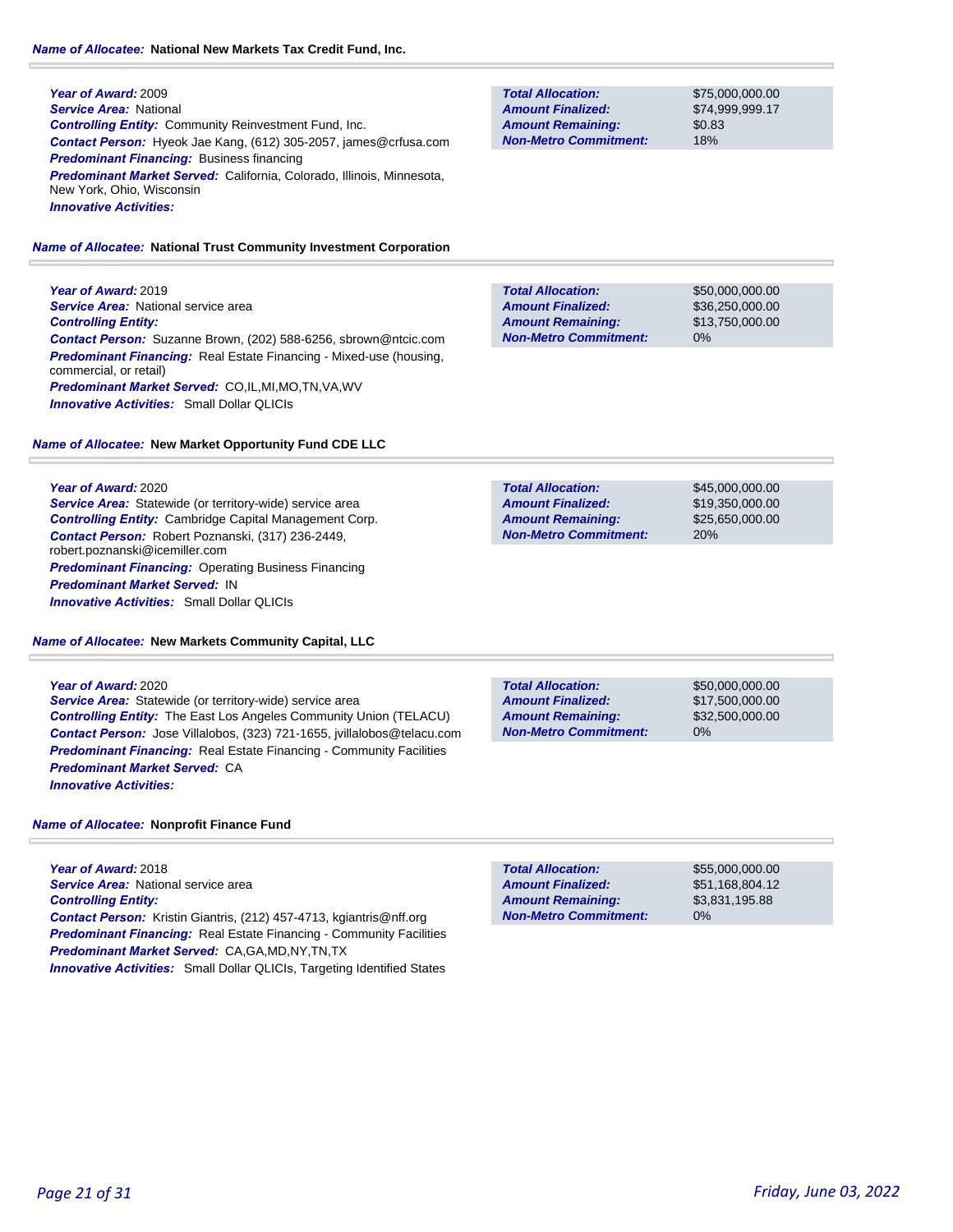# *Name of Allocatee:* **NYC Neighborhood Capital Corporation**

## **Year of Award:** 2019

*Service Area:* Local service area (e.g., neighborhoods, cities, a county or contiguous counties, or metropolitan areas) within a state or territory *Controlling Entity:* City of New York *Contact Person:* Mac Thayer, (212) 312-3727, mthayer@edc.nyc **Predominant Financing:** Real Estate Financing - Community Facilities *Predominant Market Served:* NY *Innovative Activities:* 

# *Name of Allocatee:* **NYCR-CDE,LLC**

## **Year of Award:** 2020

*Service Area:* Local service area (e.g., neighborhoods, cities, a county or contiguous counties, or metropolitan areas) within a state or territory *Controlling Entity:* New York City Regional Center, LLC *Contact Person:* GEORGE OLSEN, (212) 619-1270, golsen@nycrc.com **Predominant Financing:** Real Estate Financing - Community Facilities *Predominant Market Served:* NY *Innovative Activities:* 

## *Name of Allocatee:* **Ohio Community Development Finance Fund**

**Year of Award:** 2020

*Service Area:* Statewide (or territory-wide) service area *Controlling Entity: Contact Person:* Amber Seitz, (614) 221-1114, aseitz@financefund.org *Predominant Financing:* Operating Business Financing *Predominant Market Served:* OH *Innovative Activities:* Investing In Unrelated CDEs, Providing QLICIs for Non-Real Estate Activities, Small Dollar QLICIs

## *Name of Allocatee:* **Old National CDE Corporation**

## **Year of Award:** 2020

*Service Area:* Multi-state service area *Controlling Entity:* ONB Community Equity, LLC *Contact Person:* Mike Harbaugh, (616) 228-6067, mike.harbaugh@oldnational.com **Predominant Financing:** Real Estate Financing - Community Facilities *Predominant Market Served:* IA, IL, IN, KY, MI, MN, MO, WI *Innovative Activities:* 

## *Name of Allocatee:* **Pacesetter CDE, Inc.**

**Year of Award:** 2020 **Service Area: National service area** *Controlling Entity: Contact Person:* Mark DiSalvo, (978) 794-3366, mdisalvo@pacesettercde.com **Predominant Financing: Operating Business Financing** *Predominant Market Served:* AL,GA,KS,MI,TN,TX **Innovative Activities:** Providing QLICIs for Non-Real Estate Activities, Small Dollar QLICIs, Targeting Identified States

**Total Allocation: Non-Metro Commitment: Amount Remaining: Amount Finalized:**

\$50,000,000.00 \$30,000,000.00 \$20,000,000.00 0%

\$50,000,000.00 \$41,000,000.00 \$9,000,000.00 0% **Total Allocation: Non-Metro Commitment: Amount Remaining: Amount Finalized:**

**Total Allocation: Non-Metro Commitment: Amount Remaining: Amount Finalized:**

\$65,000,000.00 \$50,250,000.00 \$14,750,000.00 20%

**Total Allocation: Non-Metro Commitment: Amount Remaining: Amount Finalized:**

\$50,000,000.00 \$16,500,000.00 \$33,500,000.00 10%

\$45,000,000.00 \$41,000,000.00 \$4,000,000.00 24% **Total Allocation: Non-Metro Commitment: Amount Remaining: Amount Finalized:**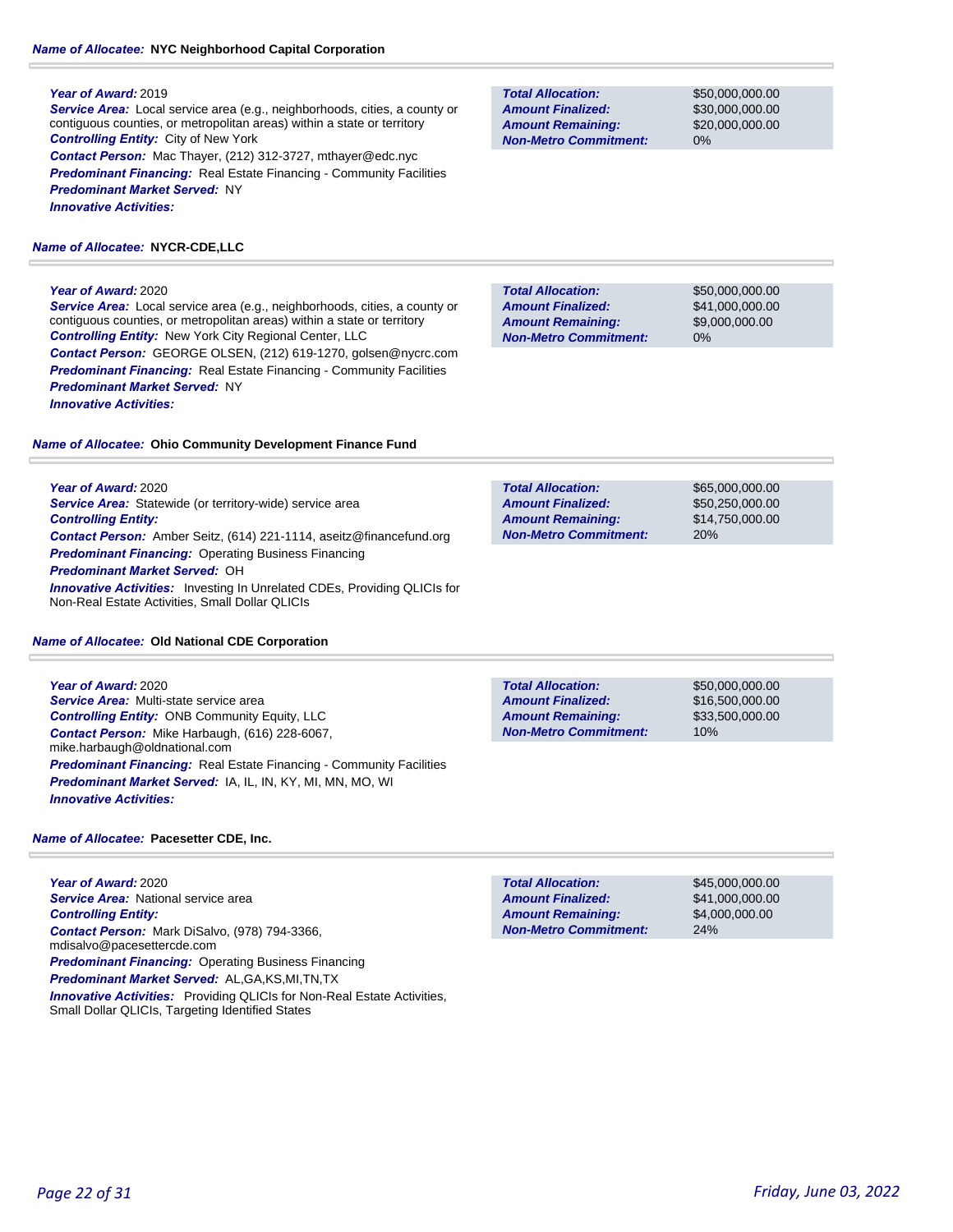**Year of Award:** 2020 *Service Area:* Multi-state service area *Controlling Entity:* Southeast Community Capital Corporation dba Pathway Lending *Contact Person:* Clint Gwin, (615) 425-7171, clint.gwin@pathwaylending.org **Predominant Financing:** Real Estate Financing - Community Facilities *Predominant Market Served:* AL, TN **Innovative Activities:** Targeting Identified States

## *Name of Allocatee:* **PB Community Impact Fund, LLC**

**Year of Award:** 2020 *Service Area:* Multi-state service area *Controlling Entity:* Peoples Bancshares, Inc. *Contact Person:* Michael Tolleson, , mtolleson@pb-ms.com *Predominant Financing:* Real Estate Financing - Industrial/Manufacturing *Predominant Market Served:* AL, AR, LA, MS *Innovative Activities:* Small Dollar QLICIs

## *Name of Allocatee:* **People Incorporated Financial Services**

**Year of Award:** 2018 *Service Area:* Multi-state service area *Controlling Entity:* People Incorporated of Virginia *Contact Person:* Bryan Phipps, (276) 623-9000, bphipps@peopleinc.net **Predominant Financing:** Real Estate Financing - Community Facilities *Predominant Market Served:* AL, GA, KY, MS, NC, SC, TN, VA, WV *Innovative Activities:* Providing QLICIs for Non-Real Estate Activities, Targeting Identified States

#### *Name of Allocatee:* **Phoenix Community Development and Investment Corporation**

#### **Year of Award:** 2020

*Service Area:* Local service area (e.g., neighborhoods, cities, a county or contiguous counties, or metropolitan areas) within a state or territory *Controlling Entity:* City of Phoenix *Contact Person:* Mike Santellanes, (480) 482-1060, msantellanes@phoenixida.com **Predominant Financing:** Real Estate Financing - Community Facilities *Predominant Market Served:* AZ *Innovative Activities:* 

#### *Name of Allocatee:* **PIDC Community Capital**

#### **Year of Award:** 2018

*Service Area:* Local service area (e.g., neighborhoods, cities, a county or contiguous counties, or metropolitan areas) within a state or territory *Controlling Entity:* Philadelphia Industrial Development Corporation

*Contact Person:* Jennifer Crowther, (215) 496-8139, jcrowther@pidcphila.com

*Predominant Financing:* Real Estate Financing - Mixed-use (housing, commercial, or retail)

*Predominant Market Served:* PA

*Innovative Activities:* Small Dollar QLICIs

**Total Allocation: Non-Metro Commitment: Amount Remaining: Amount Finalized:**

\$30,000,000.00 \$21,500,000.00 \$8,500,000.00 30%

**Total Allocation: Non-Metro Commitment: Amount Remaining: Amount Finalized:**

\$50,000,000.00 \$29,000,000.00 \$21,000,000.00 32%

**Total Allocation: Non-Metro Commitment: Amount Remaining: Amount Finalized:**

\$60,000,000.00 \$51,500,000.00 \$8,500,000.00 55%

**Total Allocation: Non-Metro Commitment: Amount Remaining: Amount Finalized:**

\$55,000,000.00 \$20,000,000.00 \$35,000,000.00 0%

0% **Total Allocation: Non-Metro Commitment: Amount Remaining: Amount Finalized:**

\$45,000,000.00 \$41,788,660.00 \$3,211,340.00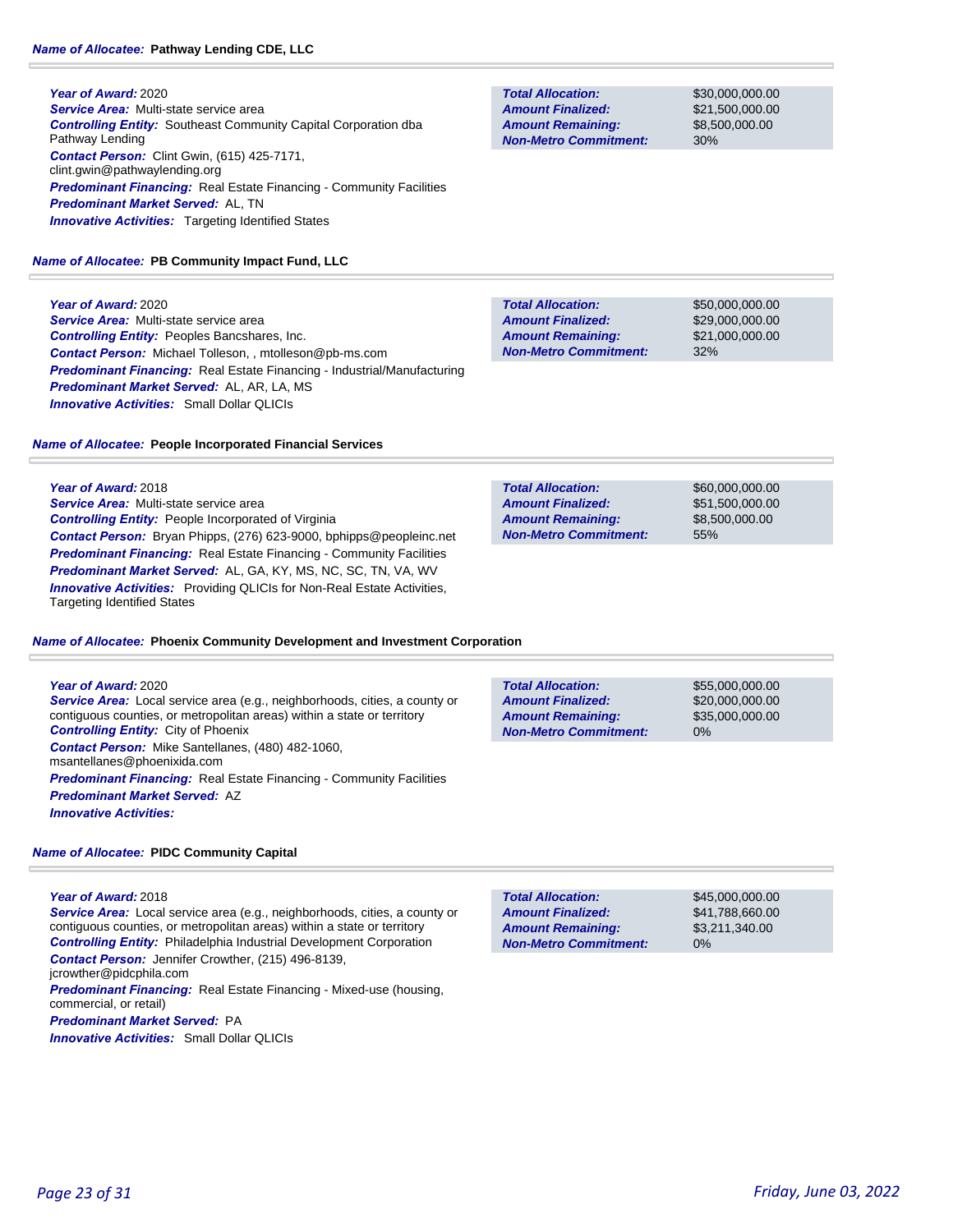## *Name of Allocatee:* **PIDC Community Capital**

## **Year of Award:** 2020

*Service Area:* Local service area (e.g., neighborhoods, cities, a county or contiguous counties, or metropolitan areas) within a state or territory *Controlling Entity:* PIDC *Contact Person:* Jennifer Crowther, (215) 496-8139,

jcrowther@pidcphila.com

**Predominant Financing:** Real Estate Financing - Community Facilities *Predominant Market Served:* PA

*Innovative Activities:* Providing QLICIs for Non-Real Estate Activities, Small Dollar QLICIs

## *Name of Allocatee:* **Pittsburgh Urban Initiatives LLC**

# **Year of Award:** 2020

*Service Area:* Local service area (e.g., neighborhoods, cities, a county or contiguous counties, or metropolitan areas) within a state or territory *Controlling Entity:* Urban Redevelopment Authority of Pittsburgh *Contact Person:* Rebecca Davidson-Wagner, 4122556588, rwagner@ura.org **Predominant Financing:** Real Estate Financing - Community Facilities *Predominant Market Served:* PA *Innovative Activities:* Small Dollar QLICIs

*Name of Allocatee:* **PNC Community Partners, Inc.**

# **Year of Award:** 2019

**Service Area:** National service area *Controlling Entity:* PNC Bank, National Association *Contact Person:* Marcia Barenbregge-Lynch, (412) 644-6007, marcia.b.lynch@pnc.com **Predominant Financing:** Real Estate Financing - Community Facilities *Predominant Market Served:* GA,IL,KY,MI,OH,PA,VA **Innovative Activities:** Targeting Identified States

*Name of Allocatee:* **PNC Community Partners, Inc.**

| Year of Award: 2020                                                                        | <b>Total Allocation:</b>     | \$ |
|--------------------------------------------------------------------------------------------|------------------------------|----|
| <b>Service Area:</b> National service area                                                 | <b>Amount Finalized:</b>     | \$ |
| <b>Controlling Entity: PNC Bank, National Association</b>                                  | <b>Amount Remaining:</b>     | \$ |
| <b>Contact Person:</b> Marcia Barenbregge-Lynch, (412) 644-6007,<br>marcia.b.lynch@pnc.com | <b>Non-Metro Commitment:</b> |    |
| <b>Predominant Financing:</b> Real Estate Financing - Community Facilities                 |                              |    |
| <b>Predominant Market Served: FL,IL,MI,OH,PA,VA,WI</b>                                     |                              |    |
| <b>Innovative Activities:</b> Targeting Identified States                                  |                              |    |

# *Name of Allocatee:* **Prestamos CDFI, LLC**

**Year of Award:** 2020 *Service Area:* Multi-state service area *Controlling Entity:* Chicanos Por La Causa, Inc. *Contact Person:* Teresa Miranda, (602) 258-9911, teresa.miranda@cplc.org *Predominant Financing:* Real Estate Financing - Industrial/Manufacturing *Predominant Market Served:* AZ, CA, NM, NV, PR, TX **Innovative Activities:** Small Dollar QLICIs, Targeting Identified States

| <b>Total Allocation:</b>     | \$45,000,000,00 |
|------------------------------|-----------------|
| <b>Amount Finalized:</b>     | \$31,000,000,00 |
| <b>Amount Remaining:</b>     | \$14,000,000,00 |
| <b>Non-Metro Commitment:</b> | 24%             |
|                              |                 |

| <b>Total Allocation:</b>     |
|------------------------------|
| <b>Amount Finalized:</b>     |
| <b>Amount Remaining:</b>     |
| <b>Non-Metro Commitment:</b> |

**Total Allocation:**

**Non-Metro Commitment: Amount Remaining: Amount Finalized:**

**Non-Metro Commitment:**

\$60,000,000.00 \$19,500,000.00 \$40,500,000.00 0%

\$50,000,000.00 \$16,000,000.00 \$34,000,000.00

0%

20%

\$60,000,000.00 \$43,000,000.00 \$17,000,000.00 **Total Allocation: Amount Remaining: Amount Finalized:**

\$55,000,000.00 13,130,000.00 \$41,870,000.00 16%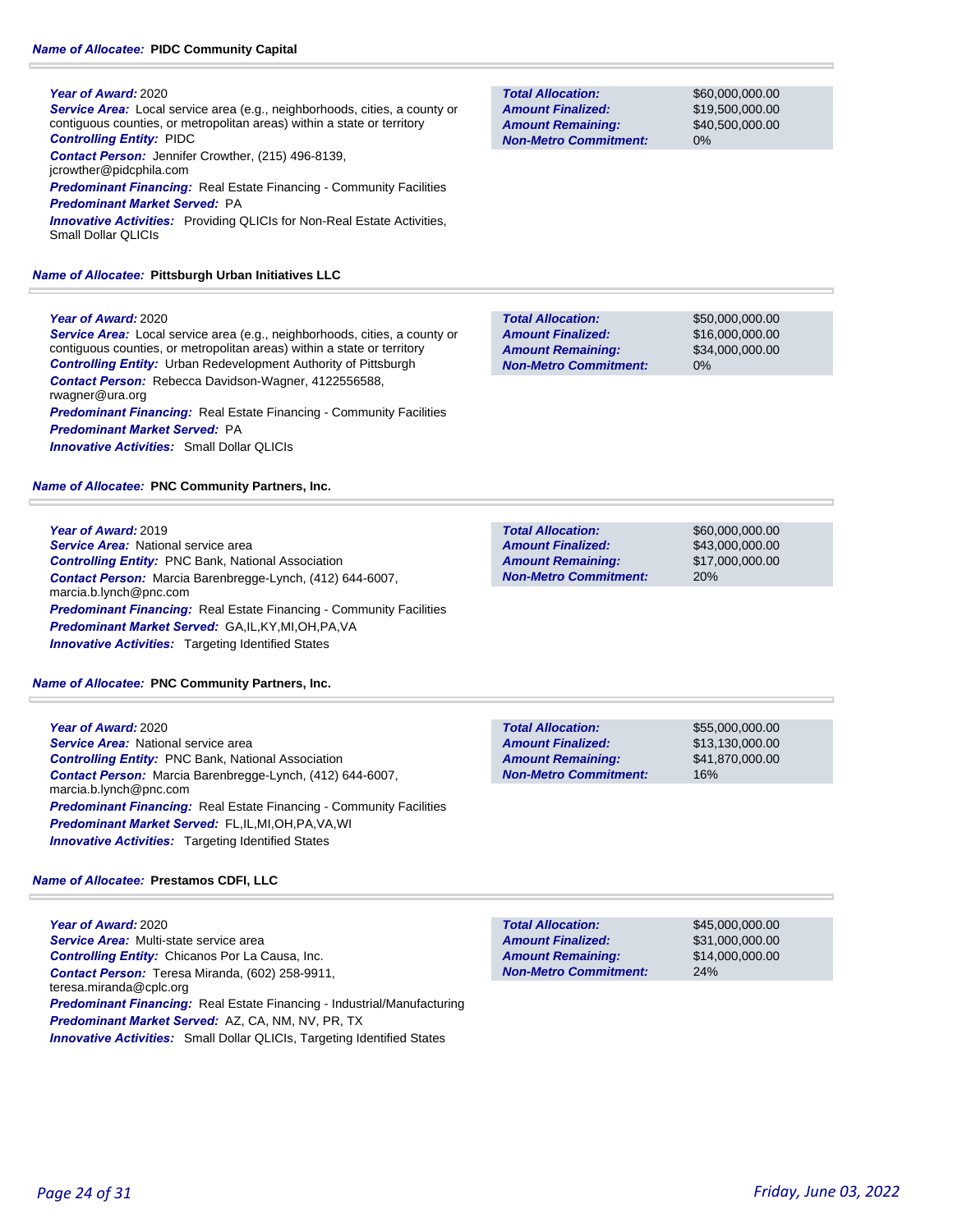**Year of Award:** 2020 **Service Area:** National service area *Controlling Entity: Contact Person:* Meredith Steinman, (212) 437-3900, msteinman@pcdc.org **Predominant Financing:** Real Estate Financing - Community Facilities *Predominant Market Served:* CA,FL,NY,NC,PA,TN,WA **Innovative Activities:** Targeting Identified States

## *Name of Allocatee:* **Raza Development Fund, Inc.**

**Year of Award:** 2020 **Service Area:** National service area *Controlling Entity: Contact Person:* Catherine Kes, (602) 417-1420, ckes@razafund.org **Predominant Financing:** Real Estate Financing - Community Facilities *Predominant Market Served:* CA,FL,TX **Innovative Activities:** Targeting Identified States

*Name of Allocatee:* **Reinvestment Fund, Inc., The**

**Year of Award:** 2019 *Service Area:* National service area *Controlling Entity: Contact Person:* Kavita Vijayan, (215) 574-5893, kavita.vijayan@reinvestment.com **Predominant Financing:** Real Estate Financing - Community Facilities *Predominant Market Served:* DC,GA,MD,OH,PA **Innovative Activities:** Targeting Identified States

## *Name of Allocatee:* **Reinvestment Fund, Inc., The**

**Year of Award:** 2020 **Service Area:** National service area *Controlling Entity: Contact Person:* Kavita Vijayan, (215) 574-5893, kavita.vijayan@reinvestment.com **Predominant Financing:** Real Estate Financing - Community Facilities *Predominant Market Served:* AL,FL,GA,MD,OH,PA,TN **Innovative Activities:** Targeting Identified States

# *Name of Allocatee:* **San Francisco Community Investment Fund**

**Year of Award:** 2017 *Service Area:* Local *Controlling Entity:* City and County of San Francisco *Contact Person:* Bridget Katz, (415) 554-6240, bridget.katz@sfgov.org **Predominant Financing:** Real estate financing: Community Facilities *Predominant Market Served:* CA-San Francisco County *Innovative Activities:* 

**Total Allocation: Non-Metro Commitment: Amount Remaining: Amount Finalized:**

\$65,000,000.00 \$18,750,000.00 \$46,250,000.00 25%

\$60,000,000.00 \$44,000,000.00 \$16,000,000.00 0% **Total Allocation: Non-Metro Commitment: Amount Remaining: Amount Finalized:**

\$60,000,000.00 \$55,500,000.00 \$4,500,000.00 20% **Total Allocation: Non-Metro Commitment: Amount Remaining: Amount Finalized:**

**Total Allocation: Non-Metro Commitment: Amount Remaining: Amount Finalized:**

\$60,000,000.00 \$32,250,000.00 \$27,750,000.00 0%

0% **Total Allocation: Non-Metro Commitment: Amount Remaining: Amount Finalized:**

\$30,000,000.00 \$25,500,000.00 \$4,500,000.00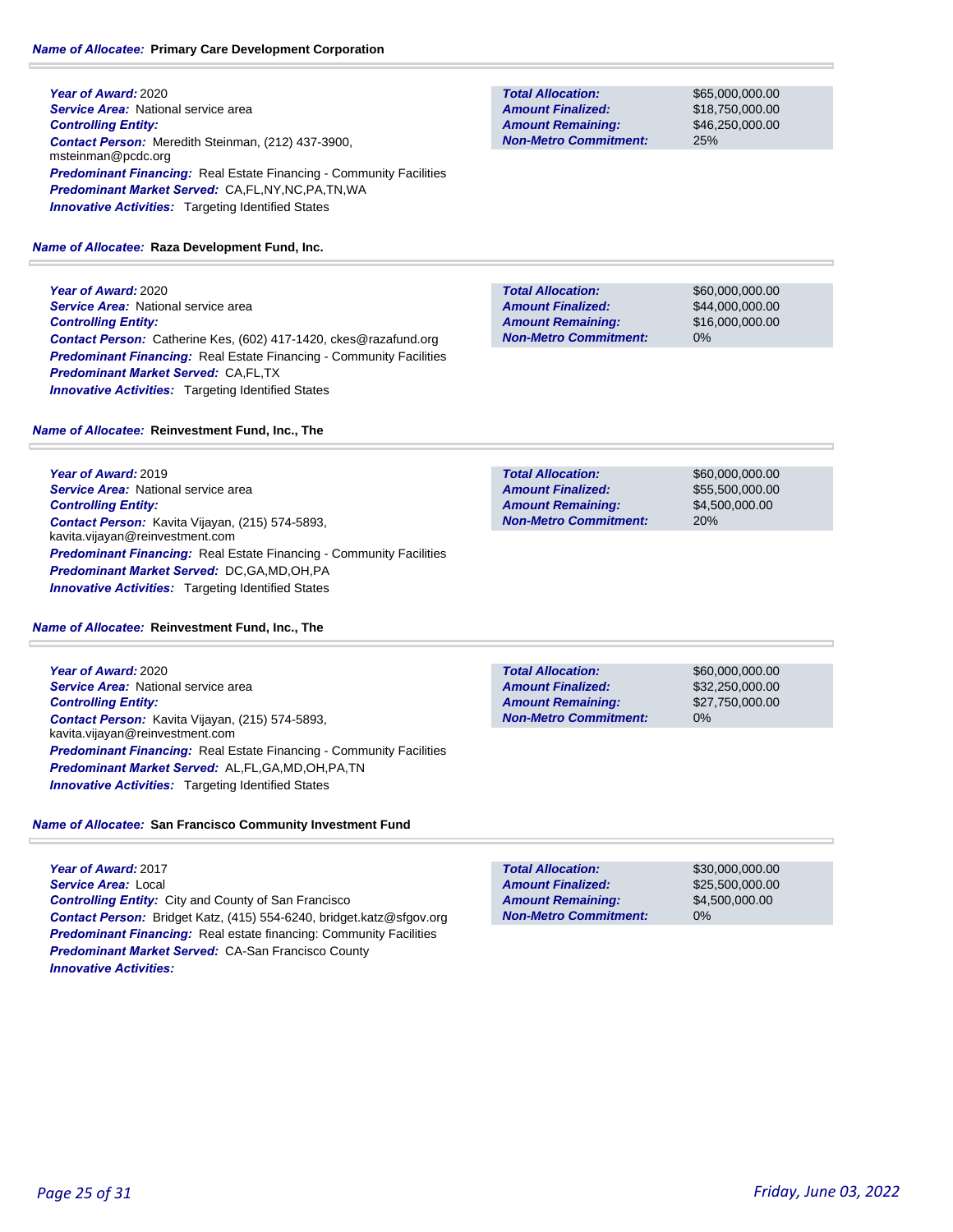## *Name of Allocatee:* **San Francisco Community Investment Fund**

## **Year of Award:** 2018

*Service Area:* Local service area (e.g., neighborhoods, cities, a county or contiguous counties, or metropolitan areas) within a state or territory *Controlling Entity:* City and County of San Francisco *Contact Person:* Bridget Katz, (415) 554-6240, bridget.katz@sfgov.org **Predominant Financing:** Real Estate Financing - Community Facilities *Predominant Market Served:* CA *Innovative Activities:* 

*Name of Allocatee:* **San Francisco Community Investment Fund**

## **Year of Award:** 2020

*Service Area:* Local service area (e.g., neighborhoods, cities, a county or contiguous counties, or metropolitan areas) within a state or territory *Controlling Entity:* City and County of San Francisco *Contact Person:* Bridget Katz, (415) 554-6240, bridget.katz@sfgov.org **Predominant Financing:** Real Estate Financing - Community Facilities *Predominant Market Served:* CA *Innovative Activities:* 

# *Name of Allocatee:* **SB New Markets CDE LLC**

## **Year of Award:** 2018

*Service Area:* Local service area (e.g., neighborhoods, cities, a county or contiguous counties, or metropolitan areas) within a state or territory *Controlling Entity:* University Financial Corp. GBC dba Sunrise Banks *Contact Person:* Michael Morrell, (651) 523-7847, michael.morrell@sunrisebanks.com *Predominant Financing:* Real Estate Financing - Community Facilities

*Predominant Market Served:* MN

*Innovative Activities:* Small Dollar QLICIs

## *Name of Allocatee:* **SB New Markets CDE LLC**

## **Year of Award:** 2019

*Service Area:* Local service area (e.g., neighborhoods, cities, a county or contiguous counties, or metropolitan areas) within a state or territory *Controlling Entity:* University Financial Corp. *Contact Person:* Michael Morrell, (651) 523-7847, michael.morrell@sunrisebanks.com **Predominant Financing:** Real Estate Financing - Community Facilities *Predominant Market Served:* MN *Innovative Activities:* Small Dollar QLICIs

## *Name of Allocatee:* **SB New Markets CDE LLC**

## **Year of Award:** 2020

*Service Area:* Local service area (e.g., neighborhoods, cities, a county or contiguous counties, or metropolitan areas) within a state or territory *Controlling Entity:* University Financial Corp. *Contact Person:* Michael Morrell, (651) 523-7847, michael.morrell@sunrisebanks.com

*Predominant Financing:* Real Estate Financing - Community Facilities *Predominant Market Served:* MN

*Innovative Activities:* Small Dollar QLICIs

| <b>Total Allocation:</b>     | \$35,000,000,00 |
|------------------------------|-----------------|
| <b>Amount Finalized:</b>     | \$17.557.000.00 |
| <b>Amount Remaining:</b>     | \$17.443.000.00 |
| <b>Non-Metro Commitment:</b> | $0\%$           |

\$50,000,000.00 \$0.00 \$50,000,000.00 0% **Total Allocation: Non-Metro Commitment: Amount Remaining: Amount Finalized:**

**Total Allocation: Non-Metro Commitment: Amount Remaining: Amount Finalized:**

\$60,000,000.00 \$52,600,000.00 \$7,400,000.00 0%

\$50,000,000.00 0% **Total Allocation: Non-Metro Commitment: Amount Remaining: Amount Finalized:**

\$36,000,000.00 \$14,000,000.00

**Total Allocation: Non-Metro Commitment: Amount Remaining: Amount Finalized:**

\$60,000,000.00 \$27,000,000.00 \$33,000,000.00 0%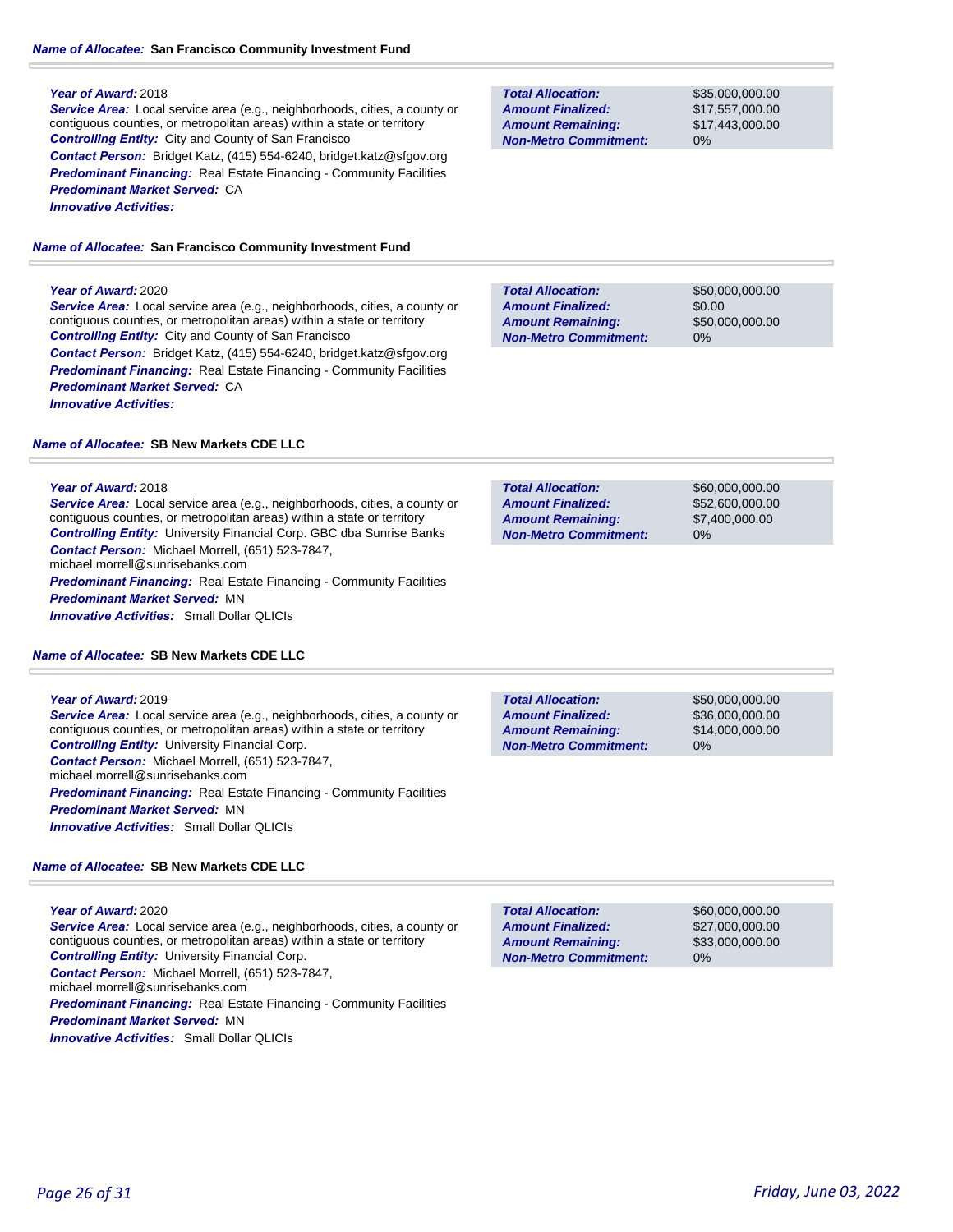## **Year of Award:** 2019

**Service Area:** Statewide (or territory-wide) service area *Controlling Entity:* CDC Small Business Finance Corp *Contact Person:* Robert Villarreal, (619) 243-8652, rvillarreal@cdcloans.com *Predominant Financing:* Operating Business Financing *Predominant Market Served:* CA *Innovative Activities:* Small Dollar QLICIs

# *Name of Allocatee:* **Southern Bancorp Bank**

# **Year of Award:** 2019

*Service Area:* Multi-state service area *Controlling Entity:* Southern Bancorp, Inc. *Contact Person:* John Olaimey, (501) 850-8962, john.olaimey@banksouthern.com *Predominant Financing: Operating Business Financing Predominant Market Served:* AR, MS, TN *Innovative Activities:* Making QLICIs with an original term less than or equal to 60 months, Small Dollar QLICIs

# *Name of Allocatee:* **Southern Bancorp Bank**

**Year of Award:** 2020 *Service Area:* Multi-state service area *Controlling Entity:* Southern Bancorp, Inc. *Contact Person:* John Olaimey, (501) 850-8962, john.olaimey@banksouthern.com *Predominant Financing:* Operating Business Financing *Predominant Market Served:* AR, MS, TN **Innovative Activities:** Making QLICIs with an original term less than or equal to 60 months, Small Dollar QLICIs

# *Name of Allocatee:* **Southern Community Capital, LLC**

**Year of Award:** 2020 *Service Area:* Multi-state service area *Controlling Entity:* Trustmark National Bank *Contact Person:* Melissa Jones, (601) 208-7671, melissa\_jones@trustmark.com *Predominant Financing:* Real Estate Financing - Industrial/Manufacturing *Predominant Market Served:* AL, FL, MS, TN, TX *Innovative Activities:* Small Dollar QLICIs

**Total Allocation: Non-Metro Commitment: Amount Remaining: Amount Finalized:**

\$60,000,000.00 \$17,000,000.00 \$43,000,000.00 56%

*Name of Allocatee:* **Southside Community Optimal Redevelopment Enterprise, LLC**

**Year of Award:** 2019 *Service Area:* Multi-state service area *Controlling Entity:* McCaffery Interests, Inc. *Contact Person:* Mike Reicher, (312) 784-2806, mreicher@mccafferyinc.com *Predominant Financing:* Other Real Estate Financing *Predominant Market Served:* IL, IN *Innovative Activities:* Small Dollar QLICIs

#### \$50,000,000.00 \$44,000,000.00 \$6,000,000.00 0% **Total Allocation: Non-Metro Commitment: Amount Remaining: Amount Finalized:**

# *Page 27 of 31 Friday, June 03, 2022*

**Total Allocation: Non-Metro Commitment: Amount Remaining: Amount Finalized:**

\$25,000,000.00 \$1,476,594.00 \$23,523,406.00 0%

\$50,000,000.00 \$46,000,000.00 \$4,000,000.00 50% **Total Allocation: Non-Metro Commitment: Amount Remaining: Amount Finalized:**

**Total Allocation: Non-Metro Commitment: Amount Remaining: Amount Finalized:**

\$50,000,000.00 \$22,000,000.00 \$28,000,000.00 50%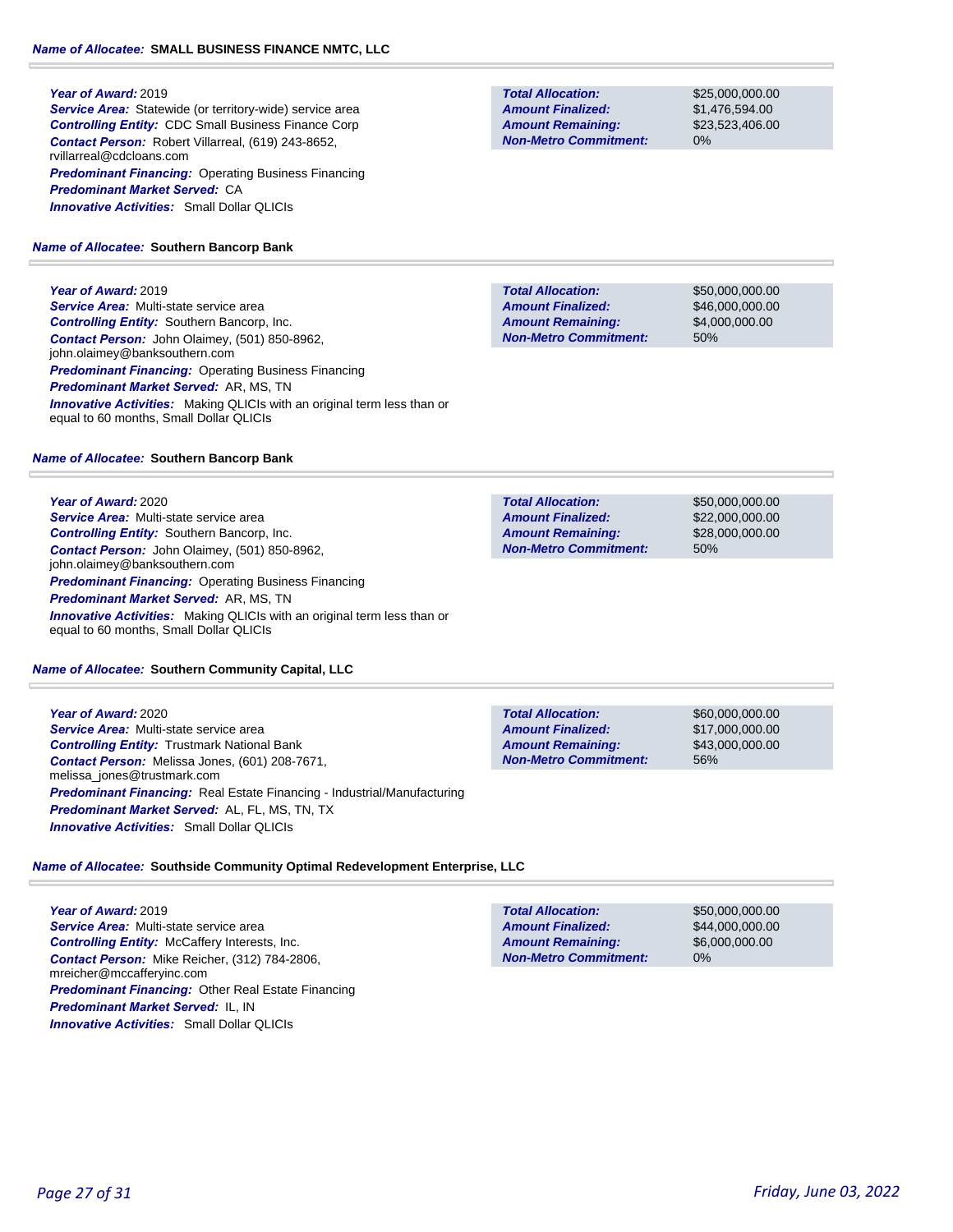#### **Year of Award:** 2020

*Service Area:* Multi-state service area *Controlling Entity:* McCaffery Interests, Inc. *Contact Person:* Mike Reicher, (312) 784-2806, mreicher@mccafferyinc.com *Predominant Financing:* Other Real Estate Financing *Predominant Market Served:* IL, IN *Innovative Activities:* Small Dollar QLICIs

*Name of Allocatee:* **St. Louis Development Corporation**

#### **Year of Award:** 2020

*Service Area:* Local service area (e.g., neighborhoods, cities, a county or contiguous counties, or metropolitan areas) within a state or territory *Controlling Entity:* 

*Contact Person:* Bill Seddon, (314) 657-3705, seddonb@stlouis-mo.gov *Predominant Financing:* Real Estate Financing - Industrial/Manufacturing *Predominant Market Served:* IL, MO

*Innovative Activities:* Making QLICIs with an original term less than or equal to 60 months, Providing QLICIs for Non-Real Estate Activities, Small Dollar QLICIs

#### *Name of Allocatee:* **Stonehenge Community Development, LLC**

**Year of Award:** 2020 *Service Area:* National service area *Controlling Entity:* Stonehenge Capital Company, LLC *Contact Person:* Shelley Whittington, (225) 408-3255, sgwhittington@stonehengecapital.com *Predominant Financing: Operating Business Financing Predominant Market Served:* FL,LA,NV,NM,OH,TN,TX *Innovative Activities:* Providing QLICIs for Non-Real Estate Activities,

*Name of Allocatee:* **Texas Mezzanine Fund, Inc.**

Targeting Identified States

**Year of Award:** 2018 **Service Area:** Statewide (or territory-wide) service area *Controlling Entity: Contact Person:* Karenthia Hill, (214) 943-5900 x106, khill@tmfund.com *Predominant Financing: Operating Business Financing Predominant Market Served:* TX *Innovative Activities:* Targeting Identified States

# *Name of Allocatee:* **Texas Mezzanine Fund, Inc.**

**Year of Award:** 2019 *Service Area:* Statewide (or territory-wide) service area *Controlling Entity: Contact Person:* Karenthia Hill, (214) 943-5900 x106, khill@tmfund.com *Predominant Financing:* Operating Business Financing *Predominant Market Served:* TX **Innovative Activities:** Targeting Identified States

**Total Allocation: Non-Metro Commitment: Amount Remaining: Amount Finalized:**

\$50,000,000.00 \$25,000,000.00 \$25,000,000.00 0%

\$40,000,000.00 \$15,000,000.00 \$25,000,000.00 0% **Total Allocation: Non-Metro Commitment: Amount Remaining: Amount Finalized:**

\$50,000,000.00 \$46,000,000.00 \$4,000,000.00 25% **Total Allocation: Non-Metro Commitment: Amount Remaining: Amount Finalized:**

**Total Allocation: Non-Metro Commitment: Amount Remaining: Amount Finalized:**

\$35,000,000.00 \$29,000,000.00 \$6,000,000.00 0%

\$45,000,000.00 \$38,000,000.00 \$7,000,000.00 15% **Total Allocation: Non-Metro Commitment: Amount Remaining: Amount Finalized:**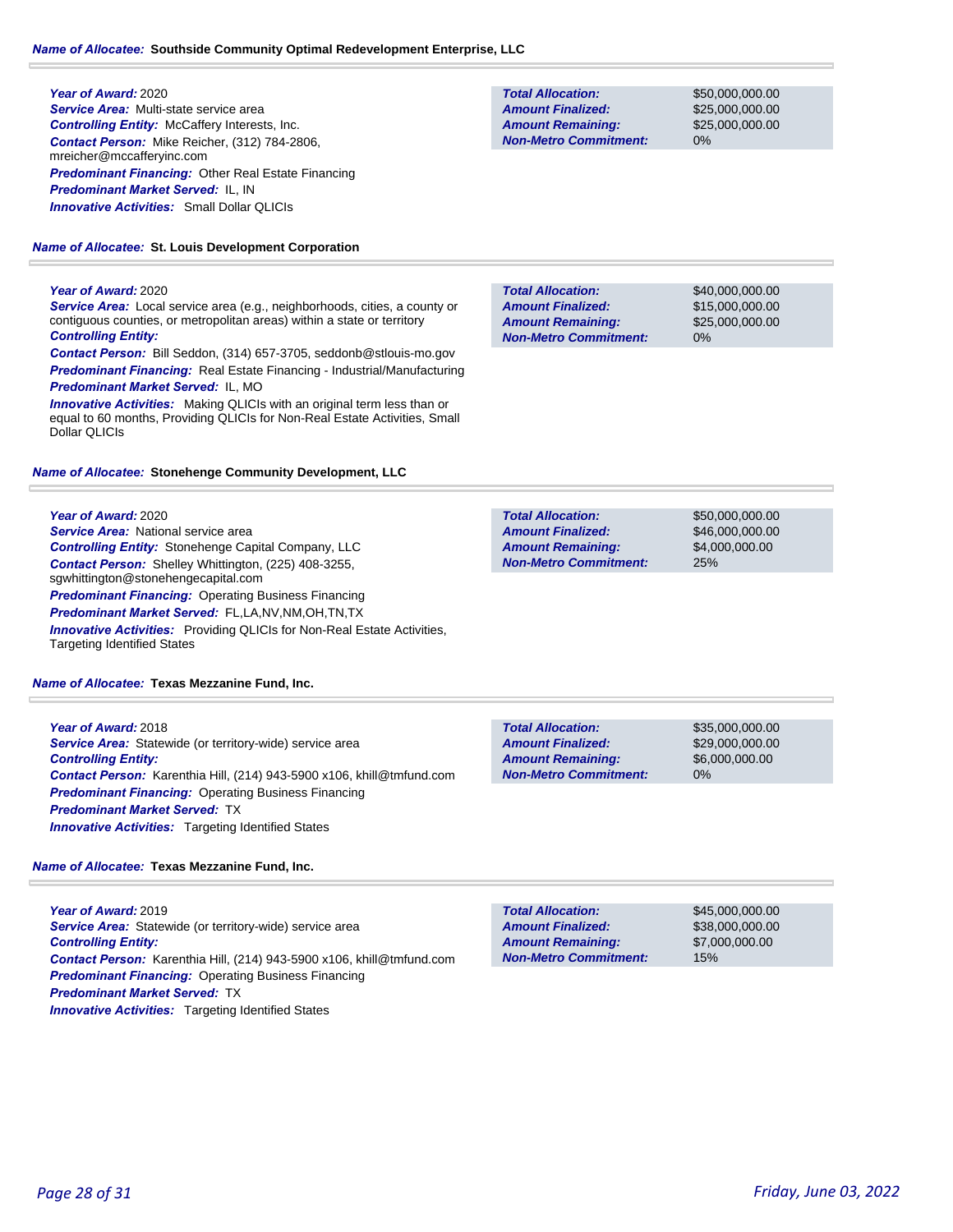**Year of Award:** 2020 **Service Area:** Statewide (or territory-wide) service area *Controlling Entity:*  **Contact Person:** Karenthia Hill, (214) 943-5900 x106, khill@tmfund *Predominant Financing:* Operating Business Financing *Predominant Market Served:* TX **Innovative Activities:** Targeting Identified States

# *Name of Allocatee:* **The Community Builders CDE LLC**

**Year of Award:** 2020 **Service Area:** National service area *Controlling Entity:* The Community Builders, Inc. *Contact Person:* Malik Aziz, (857) 221-8638, malik.aziz@tcbinc.org *Predominant Financing:* Real Estate Financing - Community Facilities *Predominant Market Served:* IN,MD,MA,MI,OH,PA *Innovative Activities:* 

# *Name of Allocatee:* **The Rose Urban Green Fund, LLC**

**Year of Award:** 2019 **Service Area:** National service area *Controlling Entity:* Rose Capital LLC *Contact Person:* Charles Perry, (303) 446-0600, chuck@perry-rose.com *Predominant Financing:* Real Estate Financing - Mixed-use (housing, commercial, or retail) *Predominant Market Served:* CA,CO,CT,GA,NV,NY,PA *Innovative Activities:* Small Dollar QLICIs, Targeting Identified States

# *Name of Allocatee:* **The Rose Urban Green Fund, LLC**

**Year of Award:** 2020 **Service Area:** National service area *Controlling Entity:* Rose Capital LLC *Contact Person:* Charles Perry, (303) 446-0600, chuck@perry-rose.com *Predominant Financing:* Real Estate Financing - Mixed-use (housing, commercial, or retail) *Predominant Market Served:* CA,CO,GA,IL,NY,PA,VA *Innovative Activities:* Small Dollar QLICIs, Targeting Identified States

\$45,000,000.00 \$19,000,000.00 \$26,000,000.00 0% **Total Allocation: Non-Metro Commitment: Amount Remaining: Amount Finalized:**

**Total Allocation:**

**Non-Metro Commitment: Amount Remaining: Amount Finalized:**

*Name of Allocatee:* **Truist Community Development Enterprises, LLC a Domestic Limited Liability Company**

## **Year of Award:** 2019

*Service Area:* National service area *Controlling Entity:* Truist Financial Corporation *Contact Person:* Jamise Goodman, , jamise.goodman@truist.com *Predominant Financing: Operating Business Financing Predominant Market Served:* FL,GA,MD,NC,SC,TN,VA *Innovative Activities:* Small Dollar QLICIs, Targeting Identified States

# *Name of Allocatee:* **UB Community Development, LLC**

**Year of Award:** 2019 *Service Area:* Multi-state service area *Controlling Entity:* United Bancorporation of Alabama, Inc. *Contact Person:* Alex Jones, (251) 446-6017, alex.jones@unitedbank.com *Predominant Financing:* Operating Business Financing *Predominant Market Served:* AL, FL *Innovative Activities:* Small Dollar QLICIs

50% **Total Allocation: Non-Metro Commitment: Amount Remaining: Amount Finalized:**

\$65,000,000.00 \$56,000,000.00 \$9,000,000.00

\$65,000,000.00 \$56,500,000.00 \$8,500,000.00

20%

|       | <b>Total Allocation:</b>     |
|-------|------------------------------|
|       | <b>Amount Finalized:</b>     |
|       | <b>Amount Remaining:</b>     |
| d.com | <b>Non-Metro Commitment:</b> |
|       |                              |

**Total Allocation: Non-Metro Commitment: Amount Remaining: Amount Finalized:**

\$50,000,000.00 \$21,000,000.00 \$29,000,000.00 0%

\$65,000,000.00 \$29,500,000.00 \$35,500,000.00

24%

\$45,000,000.00 \$30,075,000.00 \$14,925,000.00 0% **Total Allocation: Non-Metro Commitment: Amount Remaining: Amount Finalized:**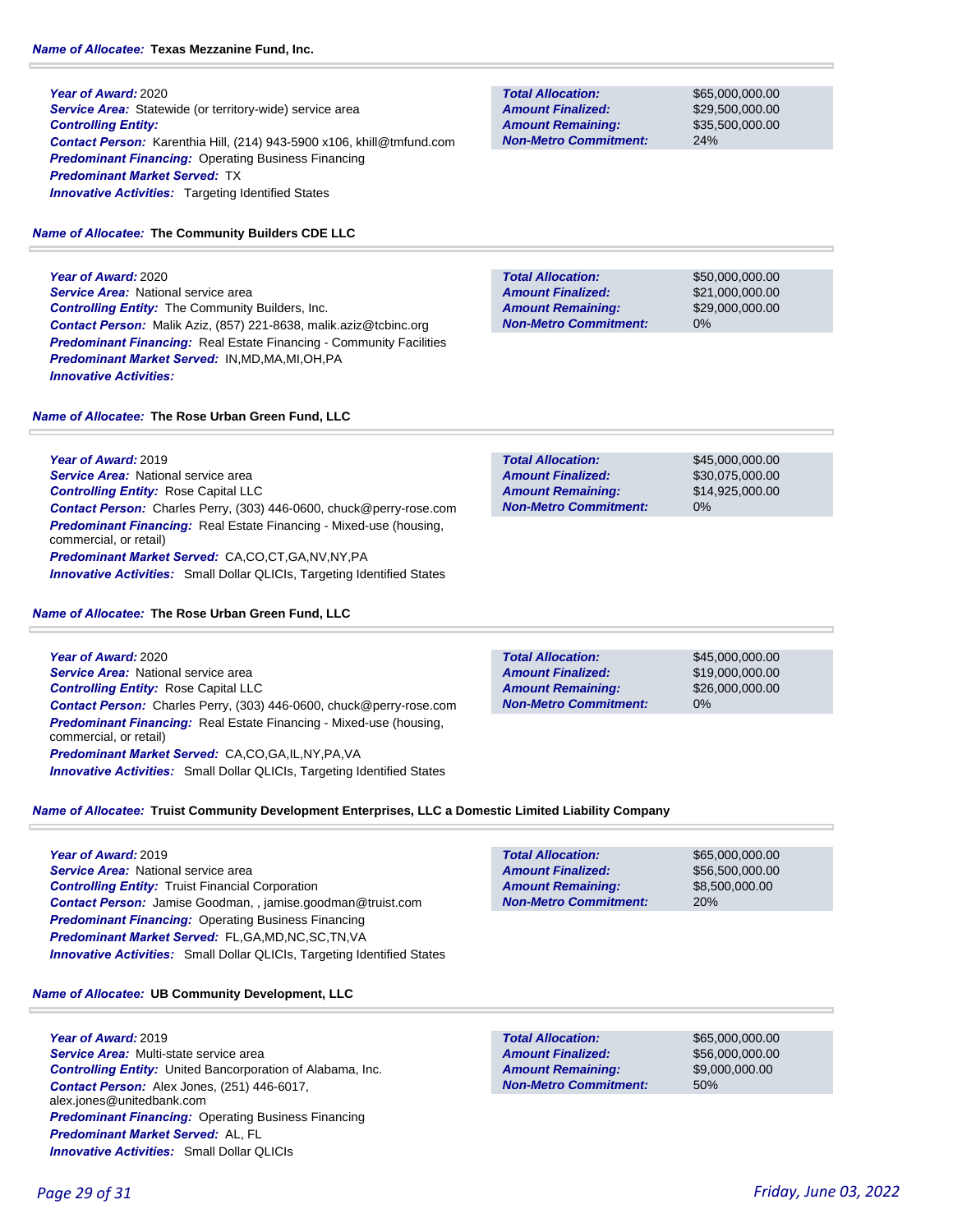## *Name of Allocatee:* **UB Community Development, LLC**

**Year of Award:** 2020 *Service Area:* Multi-state service area *Controlling Entity:* United Bancorporation of Alabama, Inc. *Contact Person:* Alex Jones, (251) 446-6017, alex.jones@unitedbank.com *Predominant Financing:* Operating Business Financing *Predominant Market Served:* AL, FL *Innovative Activities:* Small Dollar QLICIs

## *Name of Allocatee:* **Urban Action Community Development LLC**

**Year of Award:** 2020

**Service Area: National service area** *Controlling Entity:* SBER Development Services LLC *Contact Person:* Tabitha Atkins, (443) 577-4386, tatkins@crossstpartners.com *Predominant Financing:* Real Estate Financing - Office Space *Predominant Market Served:* CO,MD,MI,OH,PA,TN,TX **Innovative Activities:** Targeting Identified States

## *Name of Allocatee:* **Urban Development Fund, LLC**

**Year of Award:** 2018 **Service Area:** National service area *Controlling Entity:* Aries Capital LLC *Contact Person:* Chad Goodall, (773) 575-3809, cegoodall@yahoo.com **Predominant Financing:** Real Estate Financing - Community Facilities *Predominant Market Served:* AL,FL,GA,IL,TX *Innovative Activities:* Providing QLICIs for Non-Real Estate Activities, Targeting Identified States

## *Name of Allocatee:* **USBCDE, LLC**

**Year of Award:** 2018 **Service Area: National service area** *Controlling Entity:* U.S. Bank *Contact Person:* Nichole Huffman, (314) 335-2511, stephanie.huffman@usbank.com *Predominant Financing:* Real Estate Financing - Community Facilities *Predominant Market Served:* CA,MI,MO,NV,RI,TX,WA *Innovative Activities:* Small Dollar QLICIs, Targeting Identified States

# *Name of Allocatee:* **USBCDE, LLC**

**Year of Award:** 2019 **Service Area: National service area** *Controlling Entity:* U.S. Bank *Contact Person:* Nichole Huffman, (314) 335-2511, stephanie.huffman@usbank.com *Predominant Financing:* Real Estate Financing - Community Facilities *Predominant Market Served:* AZ,DC,FL,IA,SC,TX *Innovative Activities:* Small Dollar QLICIs, Targeting Identified States

**Total Allocation: Non-Metro Commitment: Amount Remaining: Amount Finalized:**

\$65,000,000.00 \$14,000,000.00 \$51,000,000.00 56%

\$50,000,000.00 \$16,000,000.00 \$34,000,000.00 0% **Total Allocation: Non-Metro Commitment: Amount Remaining: Amount Finalized:**

\$50,000,000.00 \$48,568,202.80 0% **Total Allocation: Non-Metro Commitment: Amount Remaining: Amount Finalized:**

**Total Allocation: Non-Metro Commitment: Amount Remaining: Amount Finalized:**

\$70,000,000.00 \$61,250,000.00 \$8,750,000.00 20%

\$65,000,000.00 \$43,350,000.00 \$21,650,000.00 20% **Total Allocation: Non-Metro Commitment: Amount Remaining: Amount Finalized:**

\$1,431,797.20